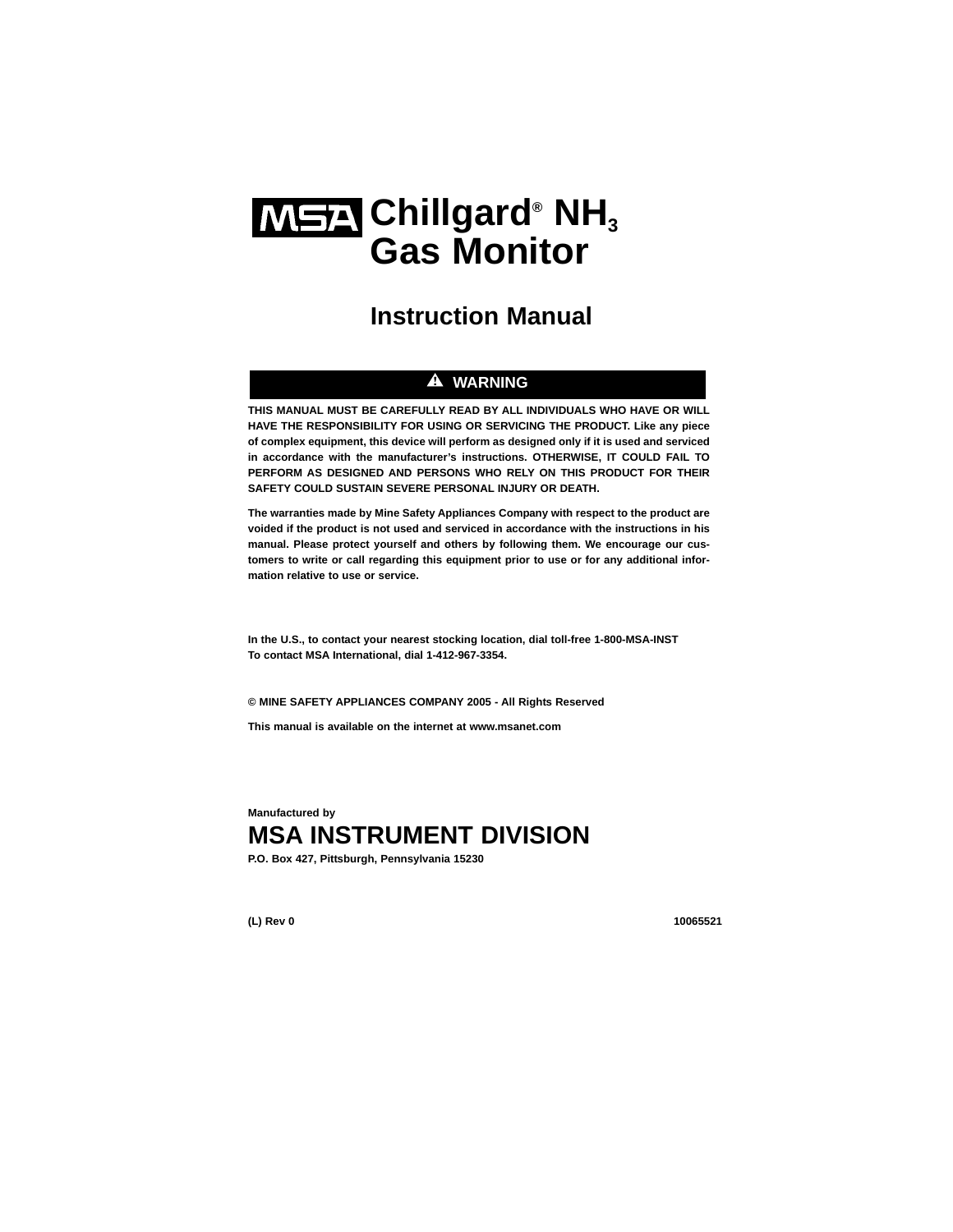# **MSA Permanent Instrument Warranty**

- 1. **Warranty-** Seller warrants that this product will be free from mechanical defect or faulty workmanship for a period of eighteen (18) months from date of shipment or one (1) year from installation, whichever occurs first, provided it is maintained and used in accordance with Seller's instructions and/ or recommendations. This warranty does not apply to expendable or consumable parts whose normal life expectancy is less than one (1) year such as, but not limited to, non-rechargeable batteries, sensor elements, filter, lamps, fuses etc. The Seller shall be released from all obligations under this warranty in the event repairs or modifications are made by persons other than its own or authorized service personnel or if the warranty claim results from physical abuse or misuse of the product. No agent, employee or representative of the Seller has any authority to bind the Seller to any affirmation, representation or warranty concerning the goods sold under this contract. Seller makes no warranty concerning components or accessories not manufactured by the Seller, but will pass onto the Purchaser all warranties of manufacturers of such components. **THIS WARRANTY IS IN LIEU OF ALL OTHER WARRANTIES, EXPRESSED, IMPLIED OR STATUTORY, AND IS STRICTLY LIMITED TO THE TERMS HEREOF. SELLER SPECIFICALLY DISCLAIMS ANY WARRANTY OF MERCHANTABILITY OR OF FITNESS FOR A PARTICULAR PURPOSE.**
- 2. **Exclusive Remedy-** It is expressly agreed that Purchaser's sole and exclusive remedy for breach of the above warranty, for any tortious conduct of Seller, or for any other cause of action, shall be the repair and/ or replacement at Seller's option, of any equipment or parts thereof, which after examination by Seller is proven to be defective. Replacement equipment and/ or parts will be provided at no cost to Purchaser, F.O.B. Seller's Plant. Failure of Seller to successfully repair any nonconforming product shall not cause the remedy established hereby to fail of its essential purpose.
- 3. **Exclusion of Consequential Damage-** Purchaser specifically understands and agrees that under no circumstances will seller be liable to purchaser for economic, special, incidental or consequential damages or losses of any kind whatsoever, including but not limited to, loss of anticipated profits and any other loss caused by reason of non-operation of the goods. This exclusion is applicable to claims for breach of warranty, tortious conduct or any other cause of action against seller.
	- i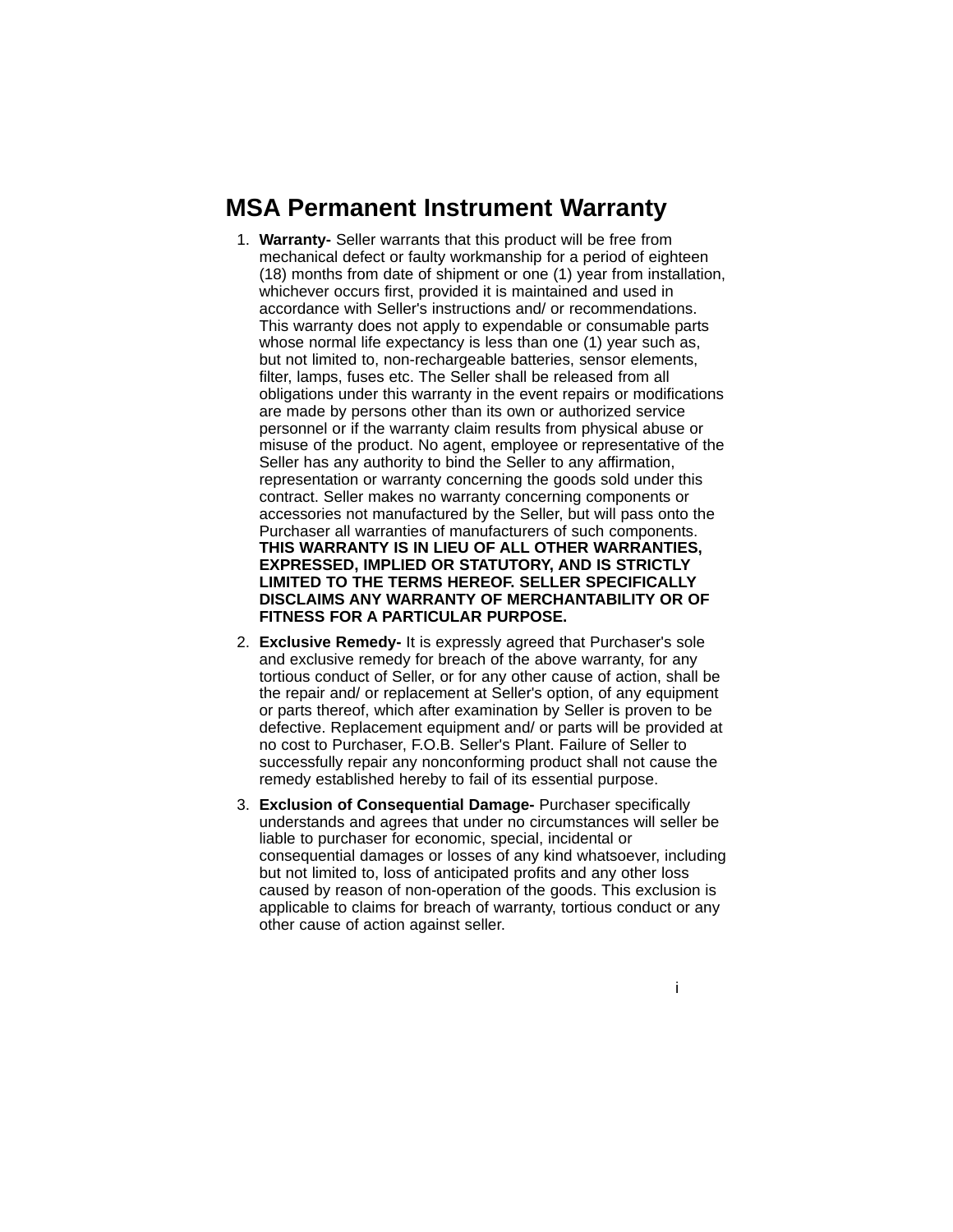# **General Warnings and Cautions**

#### $\triangle$  WARNING

- 1. The Chillgard  $NH<sub>3</sub>$  Gas Monitors described in this manual must be installed, operated and maintained in strict accordance with their labels, cautions, warnings, instructions, and within the limitations stated.
- 2. The Chillgard NH<sub>3</sub> Gas Monitor is designed to detect gases or vapors in air. It cannot measure the concentration of gases or vapors in steam or inert or oxygen-deficient atmospheres.
- 3. Electrochemical sensors are sealed units which contain a corrosive electrolyte. Should a sensor develop leakage, it must be immediately removed from service; then, remove it from the sensing head and discard it properly. Caution must be exercised so that the electrolyte does not contact skin, eyes, clothing or circuitry; otherwise, serious personal injury (burns) and/or equipment damage may result.
- 4. Use only genuine MSA replacement parts when performing any maintenance procedures provided in this manual. Failure to do so may seriously impair instrument performance. Repair or alteration of the Chillgard  $NH<sub>3</sub>$  Gas Monitor, beyond the scope of these maintenance instructions or by anyone other than an authorized MSA service personnel, could cause the product to fail to perform as designed and persons who rely on this product for their safety could sustain serious personal injury or death.
- 5. Do not locate the general-purpose enclosure models in an area which may contain a flammable mixture of gas and air; otherwise, an explosion may occur. The general-purpose Chillgard  $NH<sub>3</sub>$  Gas Monitors can be a source of ignition and must not be mounted in an area where a flammable mixture of combustible gas and air may become present; otherwise, an explosion may occur.

**Failure to follow the above can result in serious personal injury or death.**

ii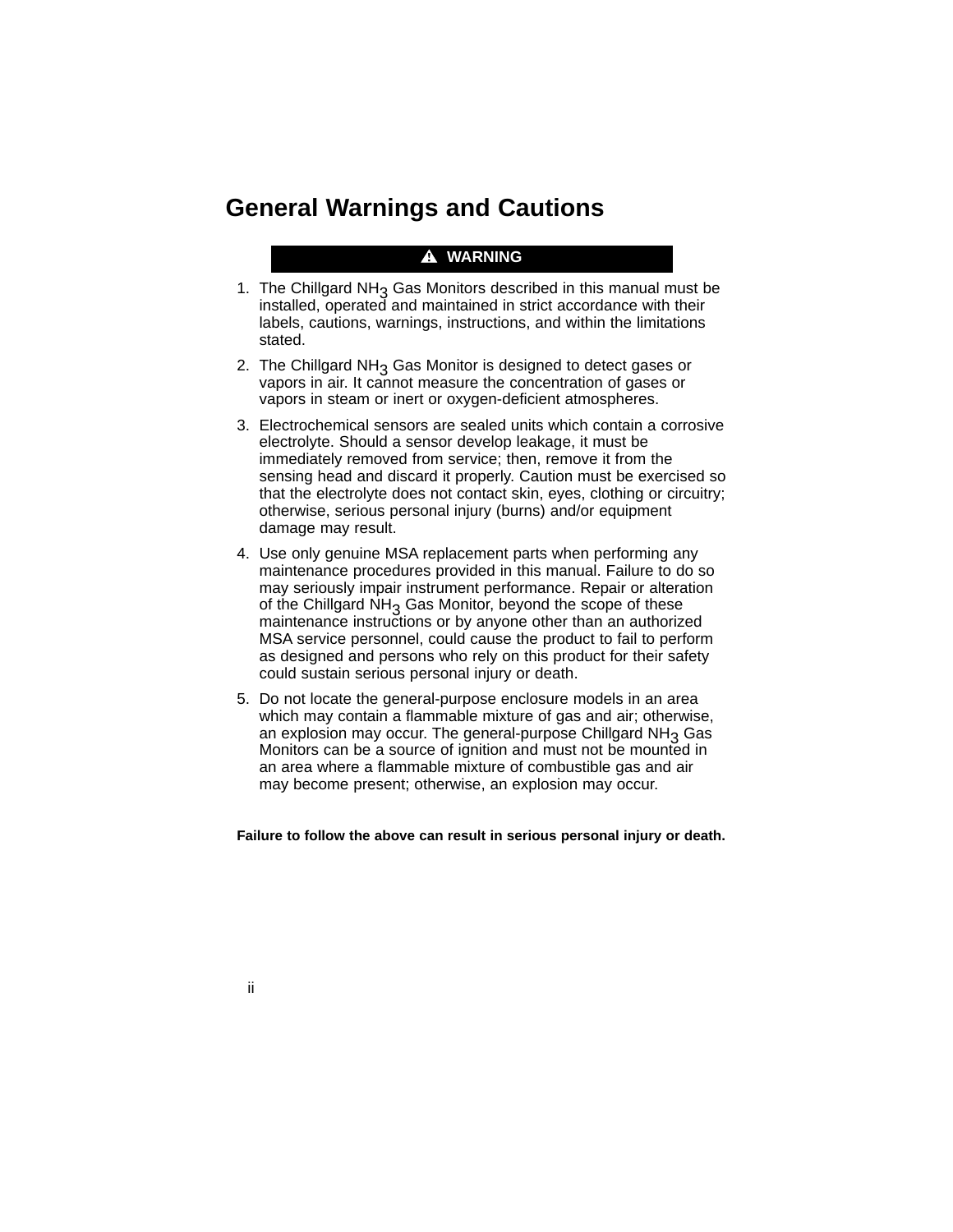### A CAUTION

- 1. As with all gas monitors of these types, high levels of, or long exposure to, certain compounds in the tested atmosphere could contaminate the sensors. This sensor is not intended for areas that have constant ammonia present. Constant exposure to ammonia may shorten the life of the internal sensor. In atmospheres where a Chillgard  $NH<sub>3</sub>$  Gas Monitor may be exposed to such materials, calibration must be performed frequently to ensure that operation is dependable and display indications are accurate.
- 2. The Chillgard NH<sub>3</sub> Gas Monitor must not be painted. If painting is done in an area where a Monitor is located, care must be exercised to ensure that paint is not deposited on the sintered, metal flashback arrestor in the inlet fitting of the Chillgard  $NH<sub>3</sub>$  Gas Monitor, if so equipped. Such paint deposits would interfere with the diffusion process, whereby a sample of the atmosphere being monitored diffuses into the Monitor.
- 3. The only absolute method to ensure proper overall operation of a Chillgard NH3 Monitor is to check it with a known concentration of the gas for which it has been calibrated. Consequently, calibration checks must be included as part of the routine inspection of the system.
- 4. Protect the Chillgard  $NH<sub>3</sub>$  Gas Monitor from extreme vibration. Do not mount the sensing head in direct sunlight as this may cause overheating of the sensor.

**Failure to follow the above can result in injury, product damage and/or an unsafe condition.**

iii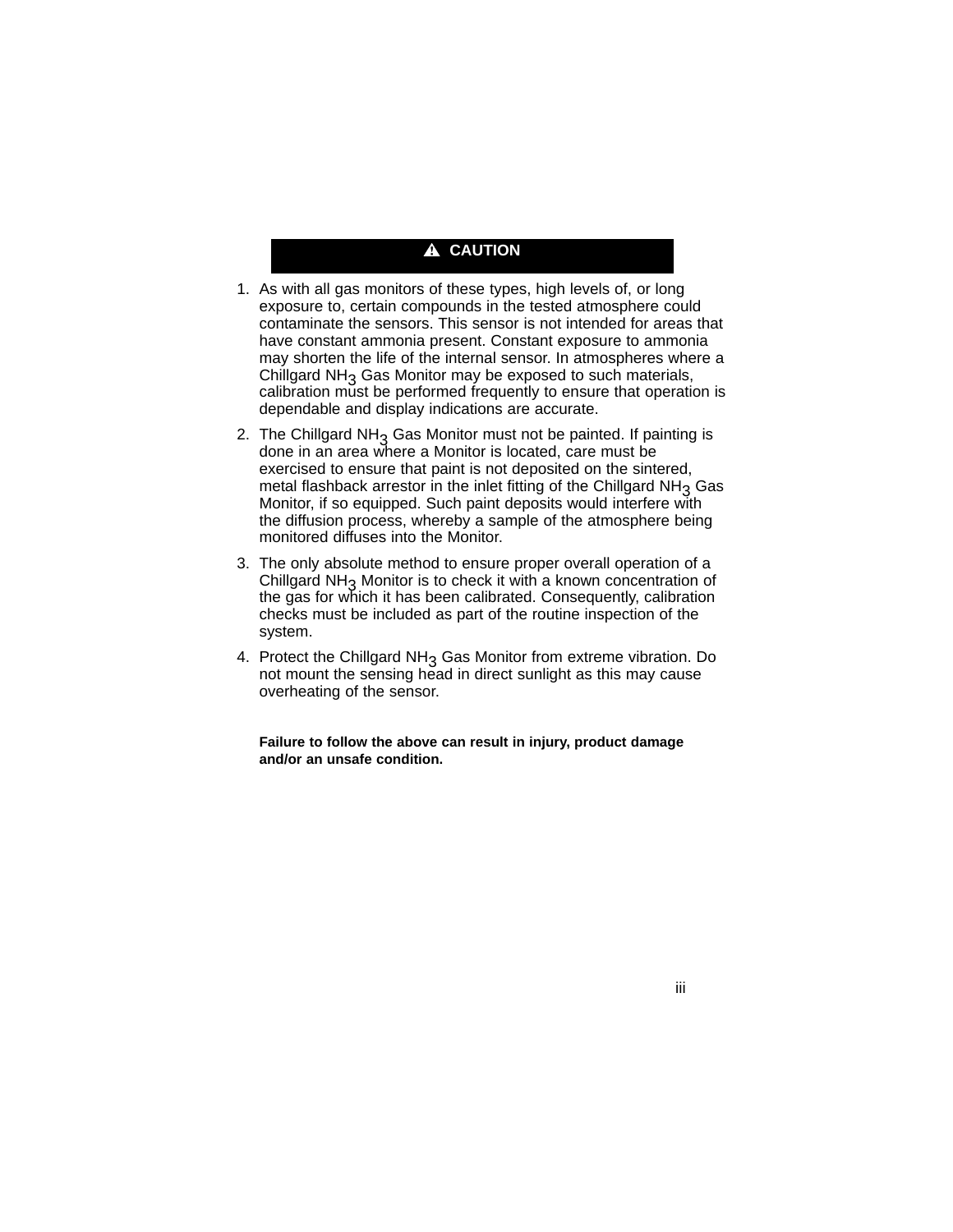# **Table of Contents**

iv

| Chapter 1, Installation 1-1                                                    |
|--------------------------------------------------------------------------------|
|                                                                                |
| Figure 1-1. General-Purpose                                                    |
| Chillgard NH <sub>3</sub> Gas Monitor 1-1                                      |
|                                                                                |
| Installing Your Gas Monitor 1-1                                                |
| Installing the Chillgard NH <sub>3</sub> Gas Monitor $\dots \dots \dots \dots$ |
|                                                                                |
| A WARNING 1-2                                                                  |
|                                                                                |
|                                                                                |
| Typical Chillgard NH <sub>3</sub> Gas Monitor Wiring 1-4                       |
| <b>A</b> WARNING 1-4                                                           |
| Table 1-1. Chillgard NH <sub>3</sub> Maximum Cable Length                      |
| and 4-20 mA Signal Load 1-5                                                    |
|                                                                                |
| 1-6. Figure 1-3. General-Purpose Two Wire Operation                            |
| Figure 1-4. General-Purpose                                                    |
| Three-Wire 4 to 20 mA Operation 1-6                                            |

# **Chapter 2, Start-up and Calibration . . . . . . .2-1**

| Figure 2-1. LCD Gas Concentration Display 2-1             |  |
|-----------------------------------------------------------|--|
| Table 2-1. Instrument Operation 2-2                       |  |
| Calibration Basics 2-3                                    |  |
|                                                           |  |
| Ultima Calibrator 2-4                                     |  |
| Figure 2-2. Ultima Calibrator 2-4                         |  |
| Figure 2-3. Ultima Controller 2-4                         |  |
| Ultima Controller 2-5                                     |  |
| Note on Resetting Latched Alarms with Controller or       |  |
|                                                           |  |
| Chillgard $NH3$ Gas Monitor Calibration Output Signal 2-5 |  |
|                                                           |  |
|                                                           |  |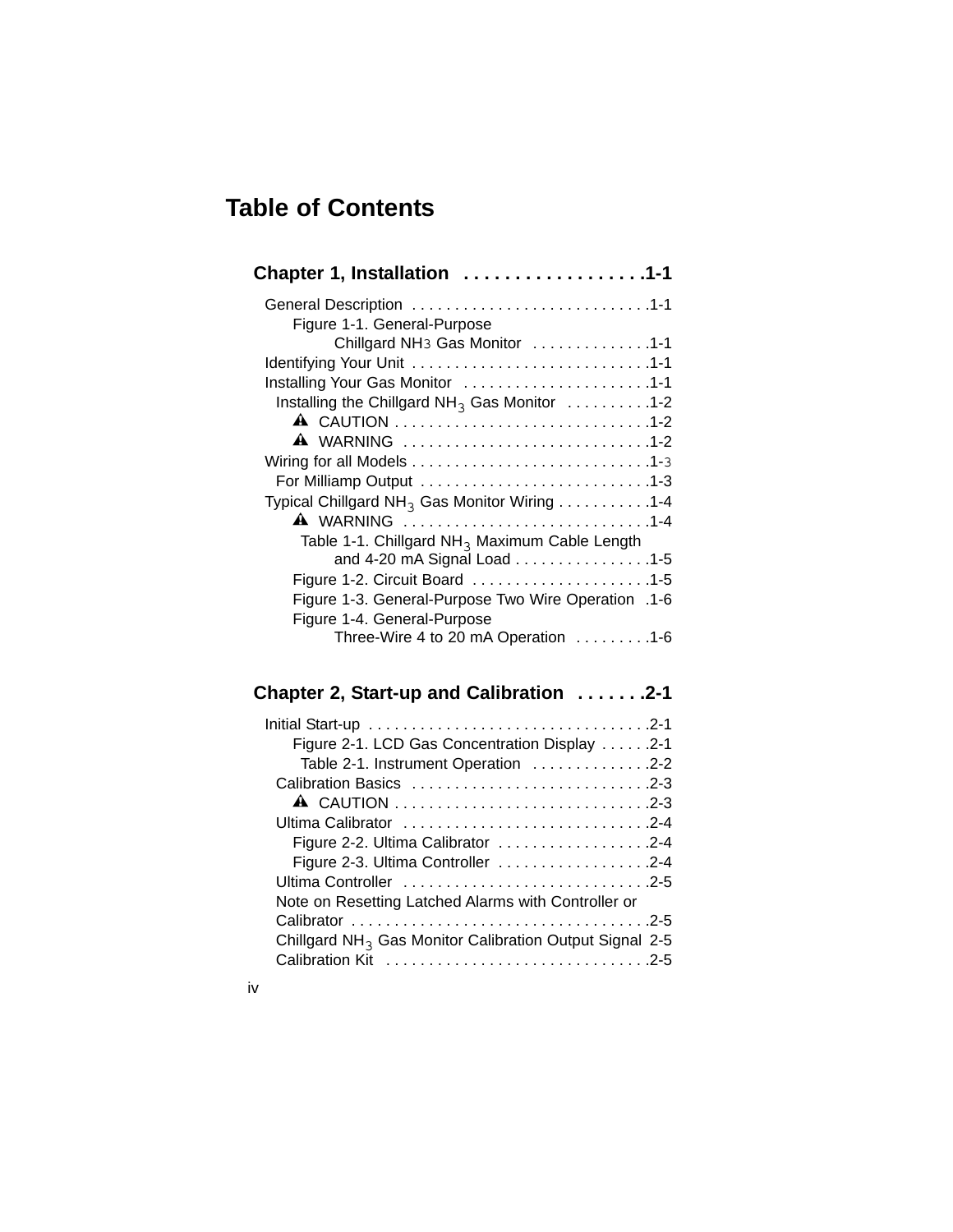| Chillgard NH <sub>3</sub> Gas Monitor Calibration Procedure 2-6 |
|-----------------------------------------------------------------|
|                                                                 |
| Regular Calibration 2-7                                         |
|                                                                 |
| Figure 2-4. Apply Zero Gas Flag 2-8                             |
|                                                                 |
| Figure 2-5. Apply SPAN Gas Flag 2-9                             |
| Figure 2-6. Calibration End Display 2-10                        |
|                                                                 |
|                                                                 |
| Chapter 3, Specifications 3-1                                   |
| Table 3-1 . Performance Specifications 3-1                      |
| Table 3-2. Sensor Response to Interferants 3-2                  |
|                                                                 |
| Chapter 4, Maintenance 4-1                                      |
|                                                                 |
| Replacing a Sensor 4-1                                          |
| Figure 4-1. "Change Sensor" Scrolls                             |
| Across the Display 4-1                                          |
| <b>A</b> WARNING 4-1                                            |
|                                                                 |
| Figure 4-2. Sensor Assembly and Sensor Guard                    |
| for General-Purpose Model 4-2                                   |
| Table 4-1. Operational Display Messages 4-3                     |
| Table 4-2. Configuration Display Messages 4-4                   |
| Table 4-3. Troubleshooting Guidelines 4-4                       |
| Obtaining Replacement Parts 4-6                                 |
| Table 4-1. Replacement Parts List 4-6                           |
| A WARNING 4-6                                                   |
|                                                                 |
| Appendix A, Internal Relay Option A-1                           |
|                                                                 |
|                                                                 |
| Unpacking, Mounting and Wiring the Chillgard NH <sub>3</sub>    |
|                                                                 |

v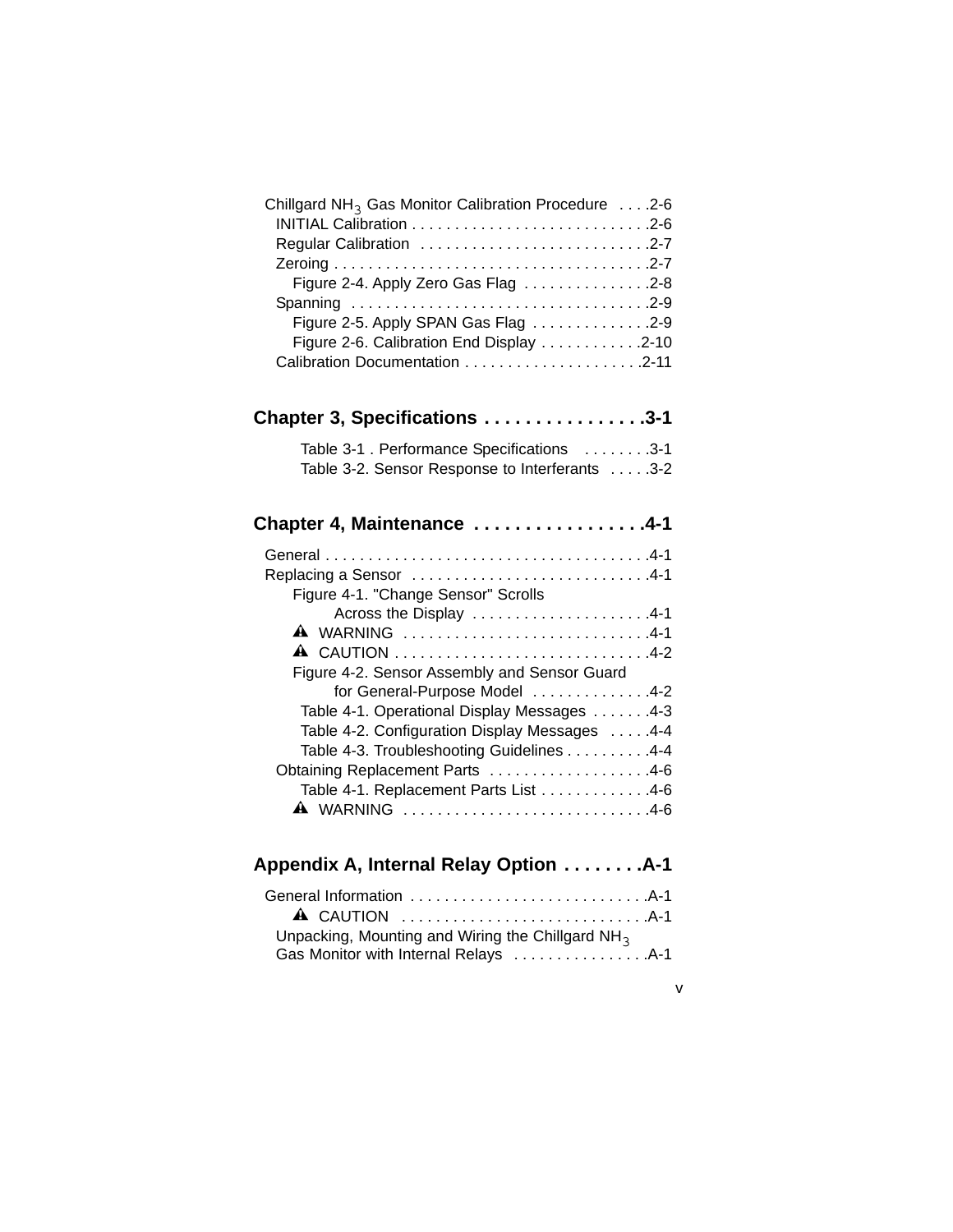| Figure A-1. Sensor Module, General-Purpose                |
|-----------------------------------------------------------|
|                                                           |
| Chillgard NH <sub>3</sub> Gas Monitor Internal Relays A-3 |
|                                                           |
|                                                           |
|                                                           |
|                                                           |
|                                                           |
|                                                           |
| <b>A</b> WARNING A-6                                      |
| Figure A-3. Relay Printed Circuit Board A-7               |
|                                                           |

vi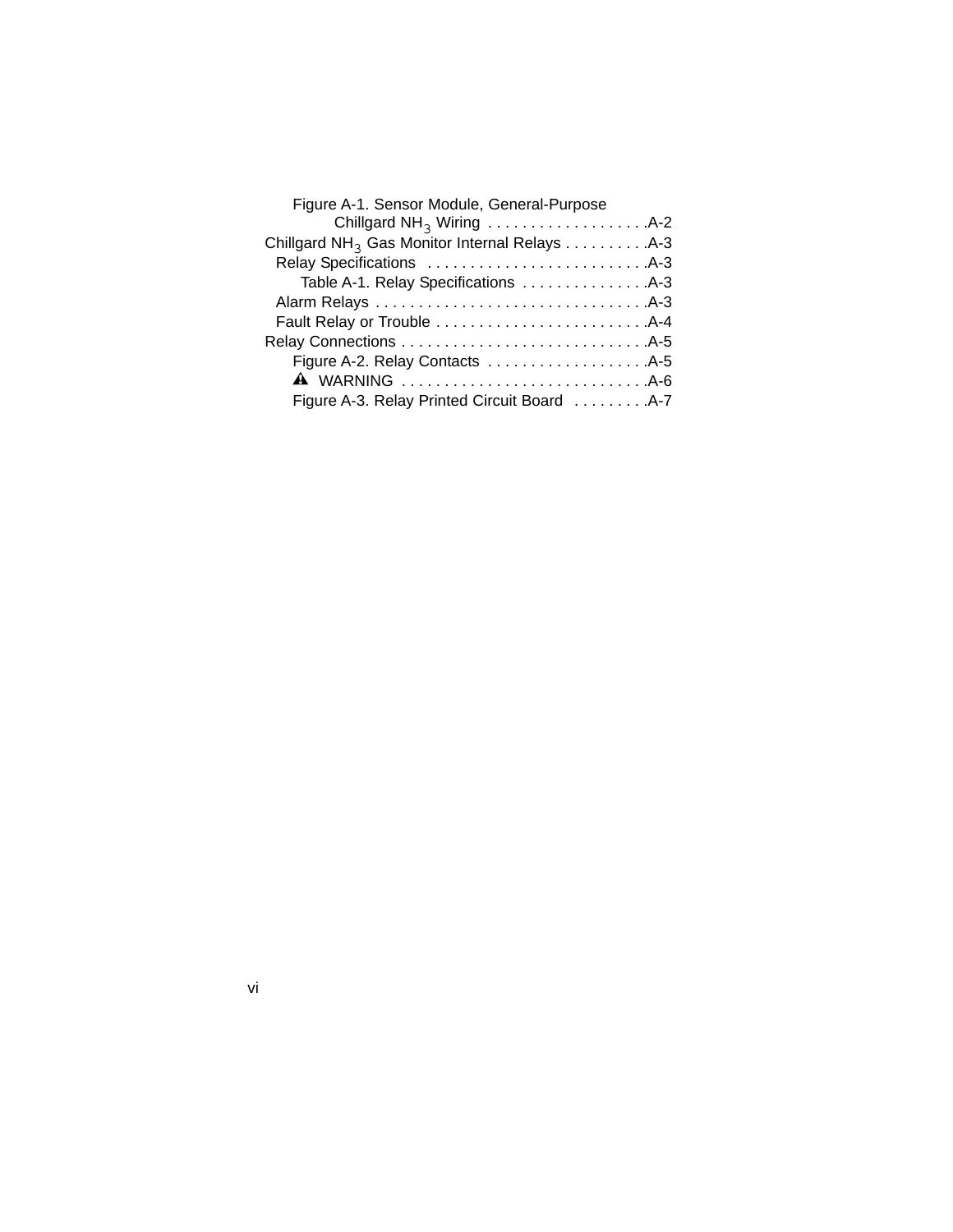# **Chapter 1, Installation**

# **General Description**

The Chillgard  $NH<sub>3</sub>$  Gas Monitor is designed to sample the environment where mounted and alert you to potentially dangerous levels of your target gas. The unit is factory-calibrated and shipped ready for installation.

# **Identifying Your Unit**

• The Chillgard NH<sub>3</sub> Gas Monitor is housed in a rugged, plastic general-purpose enclosure (FIGURE 1-1).



*Figure 1-1. General-Purpose Chillgard NH3 Gas Monitor*

To determine your sensor type and options, check the shipping carton. Checked items are included in the carton. Also check the sensor I D label located on the sensor module. The carton label identifies output (2 or 3 wire, 4 to 20 mA) and any options, such as internal relays and/or LEDs.

# **Installing Your Gas Monitor**

NOTE: Reference installation outline drawings listed in Chapter 3, "Specifications".

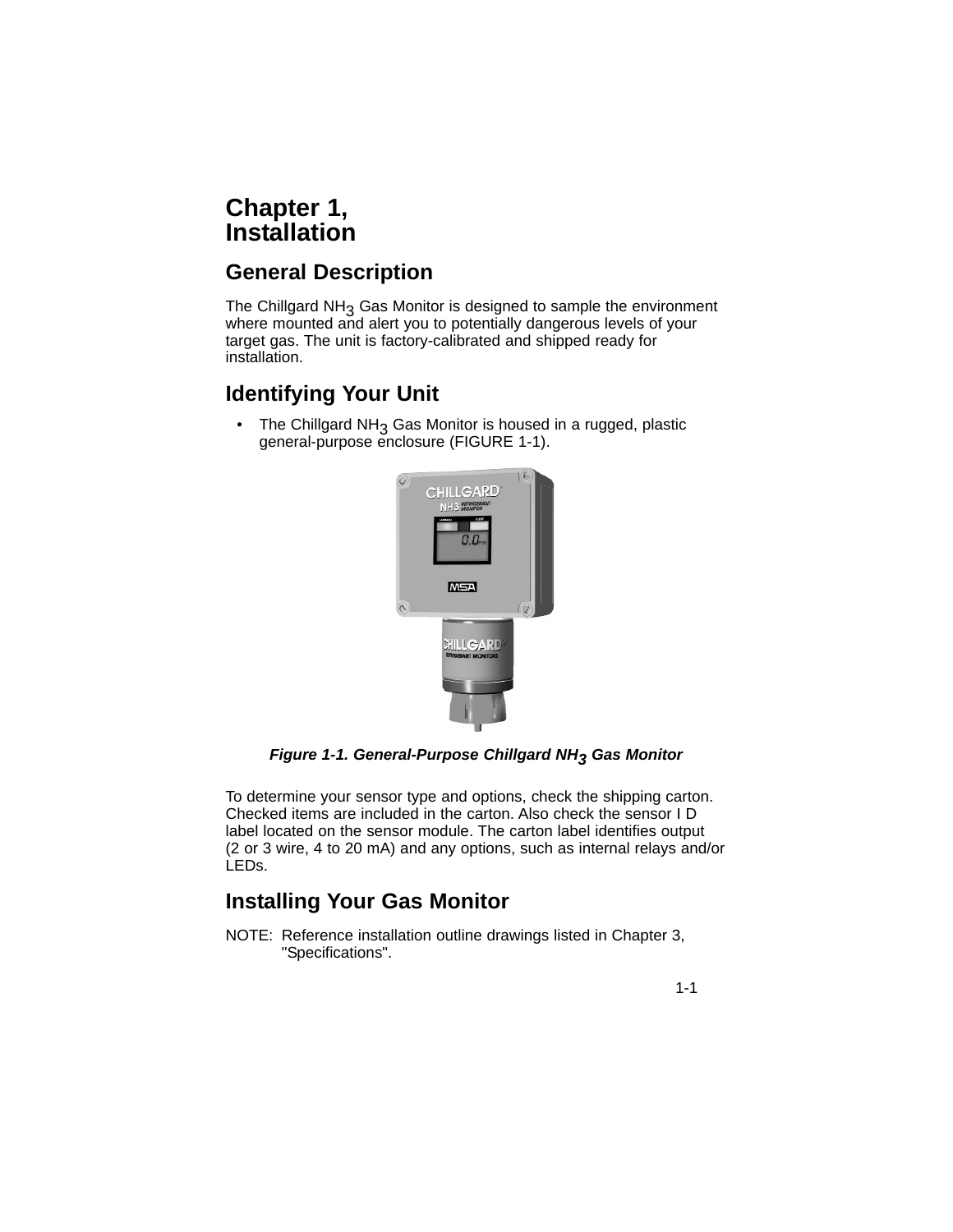Generally, the Chillgard  $NH<sub>3</sub>$  Gas Monitors or remote sensing module should be mounted close to the area where a leak is likely to occur or where the gas is expected. Install the Chillgard  $NH<sub>3</sub>$  Gas Monitors or the remote sensing module at a high level (ceiling) based upon the density of the gas most likely to be found. Install the unit so that the front display of the unit is not blocked or hidden from view.

#### **A** CAUTION

**Mount the Chillgard NH3 Gas Monitor or remote sensing module with the sensor inlet fitting pointed downward; otherwise, the inlet may become clogged with particulate matter or liquids.**

**Do not paint the Chillgard NH3 Gas Monitors. If painting is done in an area where a sensor is located, exercise CAU-TION to ensure paint is not deposited on the sensor inlet fitting. Such paint deposits would interfere with the diffusion process, whereby a sample of the monitored atmosphere diffuses into the sensor. In addition, solvents in the paint may cause an alarm condition to occur.**

**Protect the Chillgard NH**3 **Gas Monitors from extreme vibration. Do not mount sensing head in direct sunlight as this may cause overheating of the sensor.**

#### $\triangle$  WARNING

**Do not locate the general-purpose enclosure models in an area which may contain a flammable mixture of gas and air; otherwise, an explosion may occur. The general-purpose Chillgard NH**3 **Gas Monitors can be a source of ignition and must not be mounted in an area where a flammable mixture of combustible gas and air may become present; otherwise, an explosion may occur. If such a location must be monitored, use an explosion-proof gas monitor.**

### **Installing the Chillgard NH3 Gas Monitor**

Remove lid and drill enclosure for power, signal and optional relay cable entry. Use one of the following methods to mount the general-purpose Chillgard NH<sub>3</sub> Gas Monitor/Less Sensor or the Chillgard NH<sub>3</sub> Gas Monitor.

- Using customer-installed wiring holes, install the Chillgard  $NH<sub>3</sub>$ Gas Monitor to the end of rigid conduit.
- Use mounting holes in the corners of the Chillgard  $NH<sub>3</sub>$  enclosure to mount directly to a wall.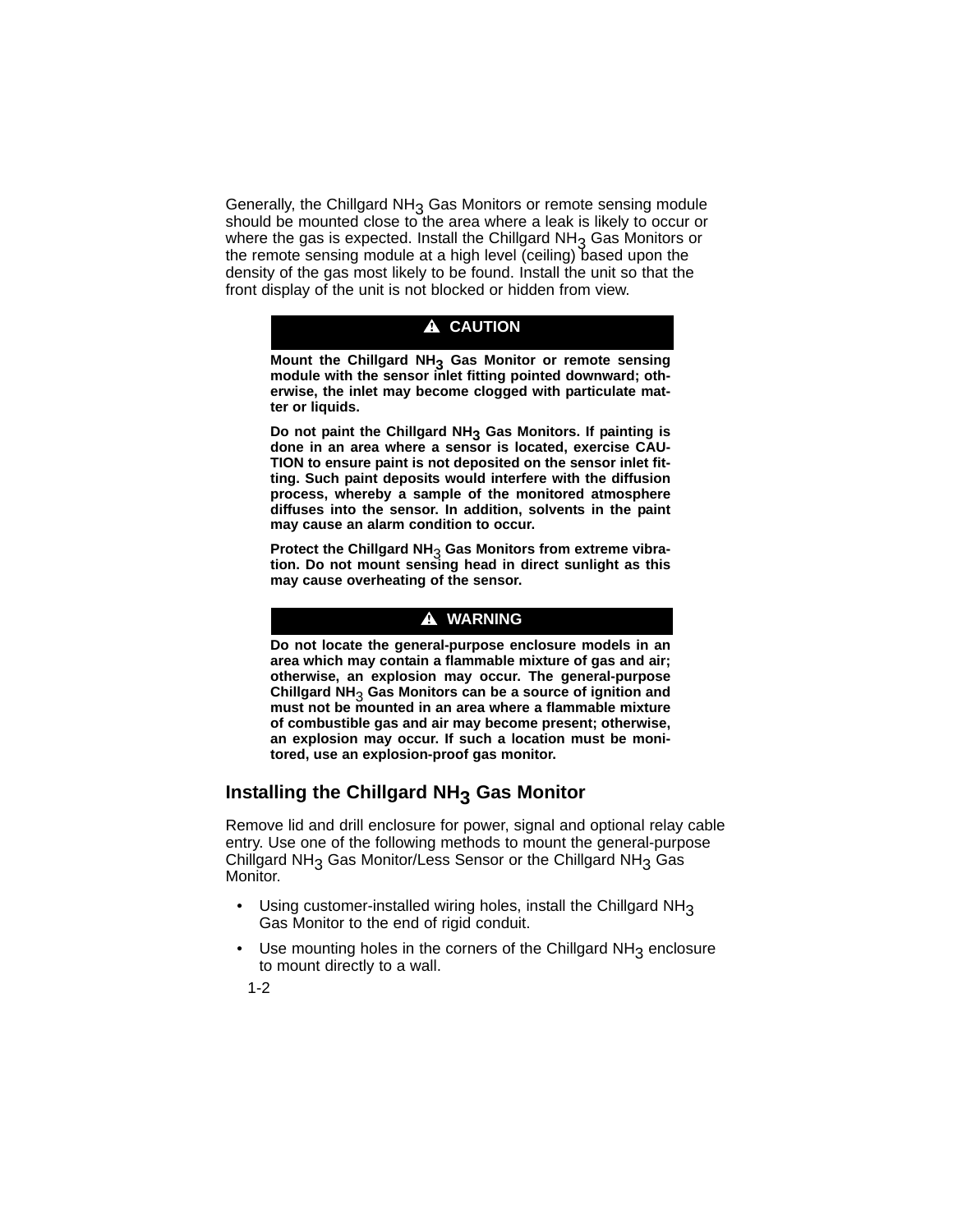NOTE: For Chillgard NH $_3$  units with internal relays, see Appendix A.

This assembly is marked to identify power, ground and signal connections.

- A two-wire connection is possible if your unit does not contain an internal heater.
- A three-wire connection is required for all other models.

### **Wiring for all Models**

In these installations, twisted-pair, instrument quality cable is recommended. Shielded cable is recommended for cable runs where interferences from radio frequency interference (RFI), electromagnetic interference (EMI) or other noise sources exist (such as motors, welding equipment, heaters, etc.).

NOTE: See Installation Outline Drawings for wiring details as specified in Chapter 3, "Specifications".

Conduit may also be needed in areas where large amounts of electrical noise is expected.

Use caution when selecting a cable size. The following tables express the maximum cable length when only using the Chillgard  $NH<sub>3</sub>$  Gas Monitors. Chillgard  $NH_3$  options may take additional power which requires a heavier cable or a short cable run.

When selecting cable size, consider future needs (i.e., addition of sensors and/or options available with the Chillgard  $NH<sub>3</sub>$  Monitors). See Chapter 3, "Specifications" for proper input voltage.

Ensure that water and dirt are not able to enter the unit via the wire or conduit. If the unit is installed in a location known to be wet or damp, it is good practice to loop or bend the entry into the unit that prevents water incursion.

### **For Milliamp Output**

The Chillgard  $NH<sub>3</sub>$  Gas Monitors may be connected to any device capable of accepting 4 to 20 mA analog signals such as:

- Model 5000 unit (with 4 to 20 mA inputs)
- Quad Gas Controller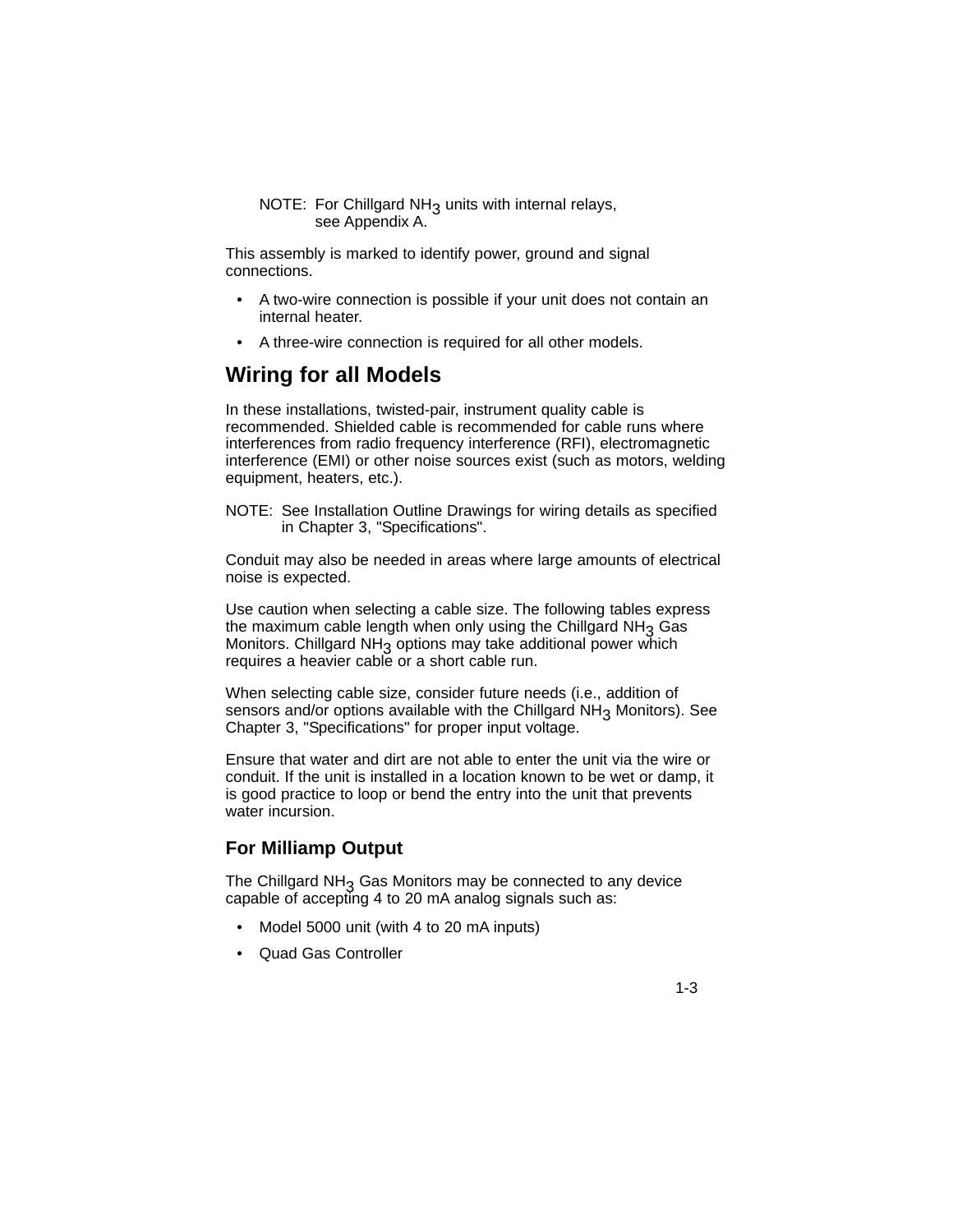- Gasgard Monitors
- Programmable controllers
- DCS's, etc.

An external power supply is required. (For power requirements, see Chapter 3, "Specifications".) All connections should be made by following appropriate wire code procedures.

See TABLE 1-1 for typical cable length and wire size for installation.



**When using any of the the Chillgard NH**3 **accessories (such as relays) with the 4 to 20 mA output Chillgard NH**3 **Gas Monitor, a three-wire connection must be used. Failure to use a three-wire connection could damage the electronics within the Chillgard NH**3 **Gas Monitor which can result in serious personal injury or death.**

**Be sure to install your Chillgard NH**3 **Gas Monitor according to National Electrical and local procedural codes. Failure to do so can result in an unsafe condition.**

NOTE: TABLES 1-1 does not apply to Chillgard  $NH<sub>3</sub>$  Gas Monitors with Internal Relays. If Internal Relays exist, see Appendix A.

# **Typical Chillgard NH3 Gas Monitor Wiring**

- $\bullet$  Two-wire, 4 to 20 mA Chillgard NH<sub>3</sub> Monitors operate in the current loop mode (see FIGURE 1-3 for general-purpose).
- Three-wire Chillgard  $NH<sub>3</sub>$  Monitors operate in the current source mode (see FIGURE 1-5 for general-purpose).
- 1. Connect 7 to 30 VDC power lead to J8-1 (see FIGURE 1-2).
- 2. Connect J8-2 to 4 to 20 mA input on remote system.
- 3. For three-wire operation, connect the signal ground to J8-3 (for two-wire operation, there is no connection to J8-3).
- 4. Connect the sensor module to labeled connector J-1 on the main pc board.
- 5. Wire for optional relays (see Appendix A).
- 6. Assemble lid on enclosure.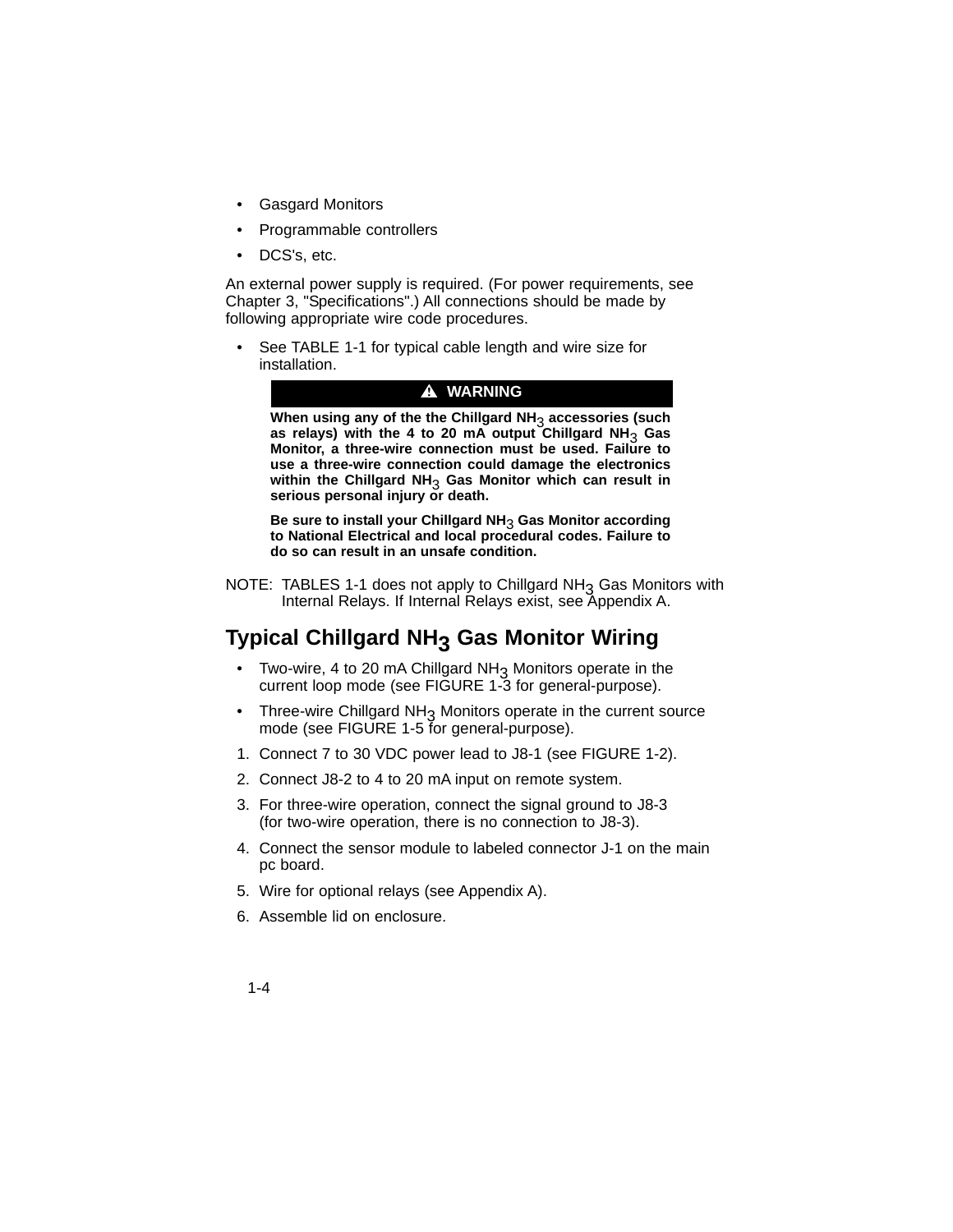**Table 1-1. Chillgard NH**3 **Maximum Cable Length and 4-20 mA Signal Load**

| <b>POWER SUPPLY</b>                        | <b>24 VOLTS</b>  |                                   |                  |                                   |
|--------------------------------------------|------------------|-----------------------------------|------------------|-----------------------------------|
| <b>CONFIGURATION</b>                       | <b>NO RELAYS</b> | <b>RELAYS</b><br><b>INSTALLED</b> | <b>NO RELAYS</b> | <b>RELAYS</b><br><b>INSTALLED</b> |
| 22 AWG CABLE                               | 1000 FEET        | 800 FEET                          |                  |                                   |
| 18 AWG CABLE                               | 2500 FEET        | 2100 FEET                         | 900 FEET         | 640 FEET                          |
| 16 AWG CABLE                               | 4200 FEET        | 3000 FEET                         | 1400 FEET        | 900 FEET                          |
| 12 AWG CABLE                               | 10.000 FEET      | 7700 FEET                         | 3600 FEET        | 2200 FEET                         |
| <b>MAXIMUM LOAD</b><br>ON 4 - 20 mA SIGNAL |                  | 600 OHMS                          |                  | 300 OHMS                          |



1-5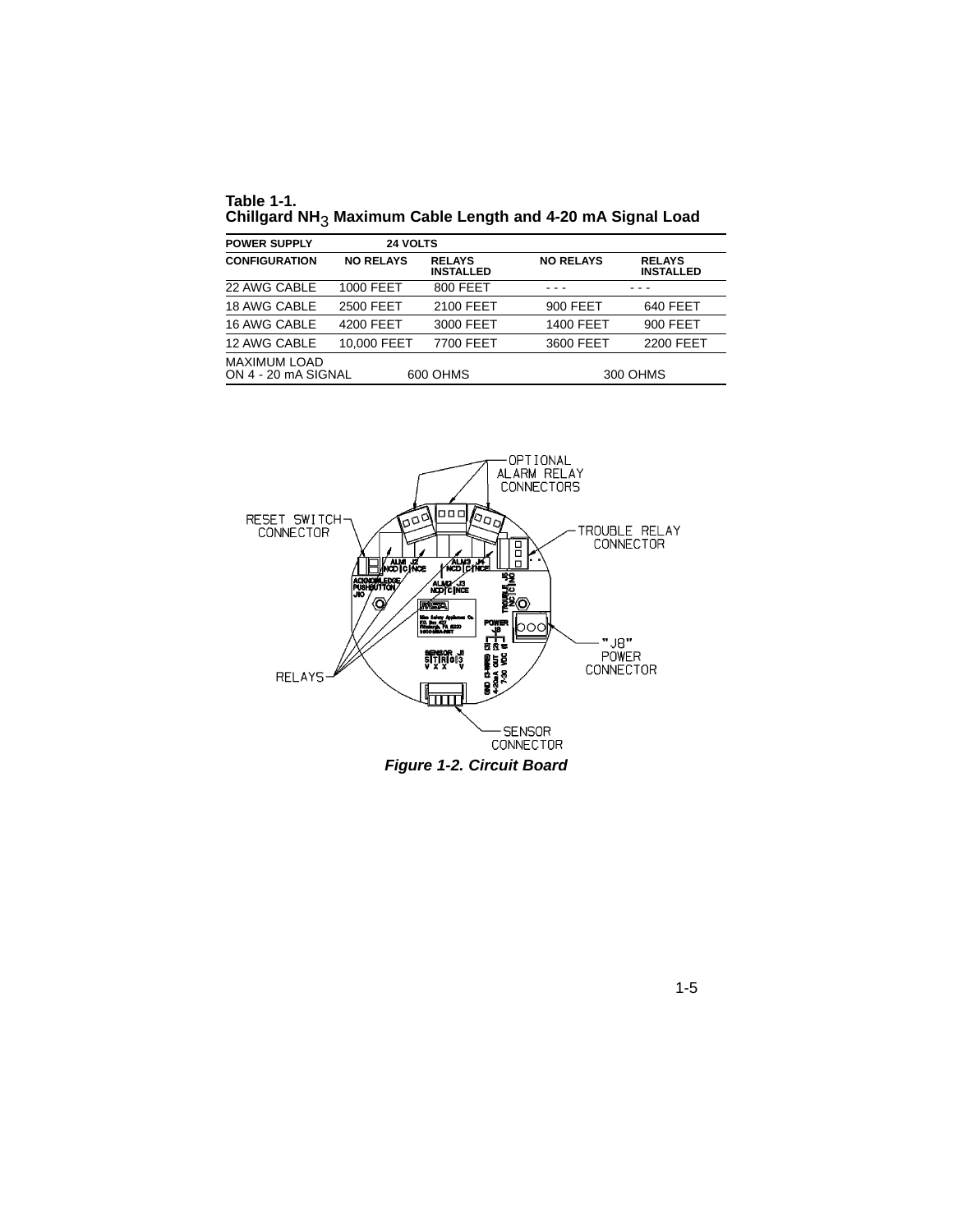

*Figure 1-3. General-Purpose Two Wire Operation*



*Figure 1-4. General-Purpose Three-Wire 4 to 20 mA Operation*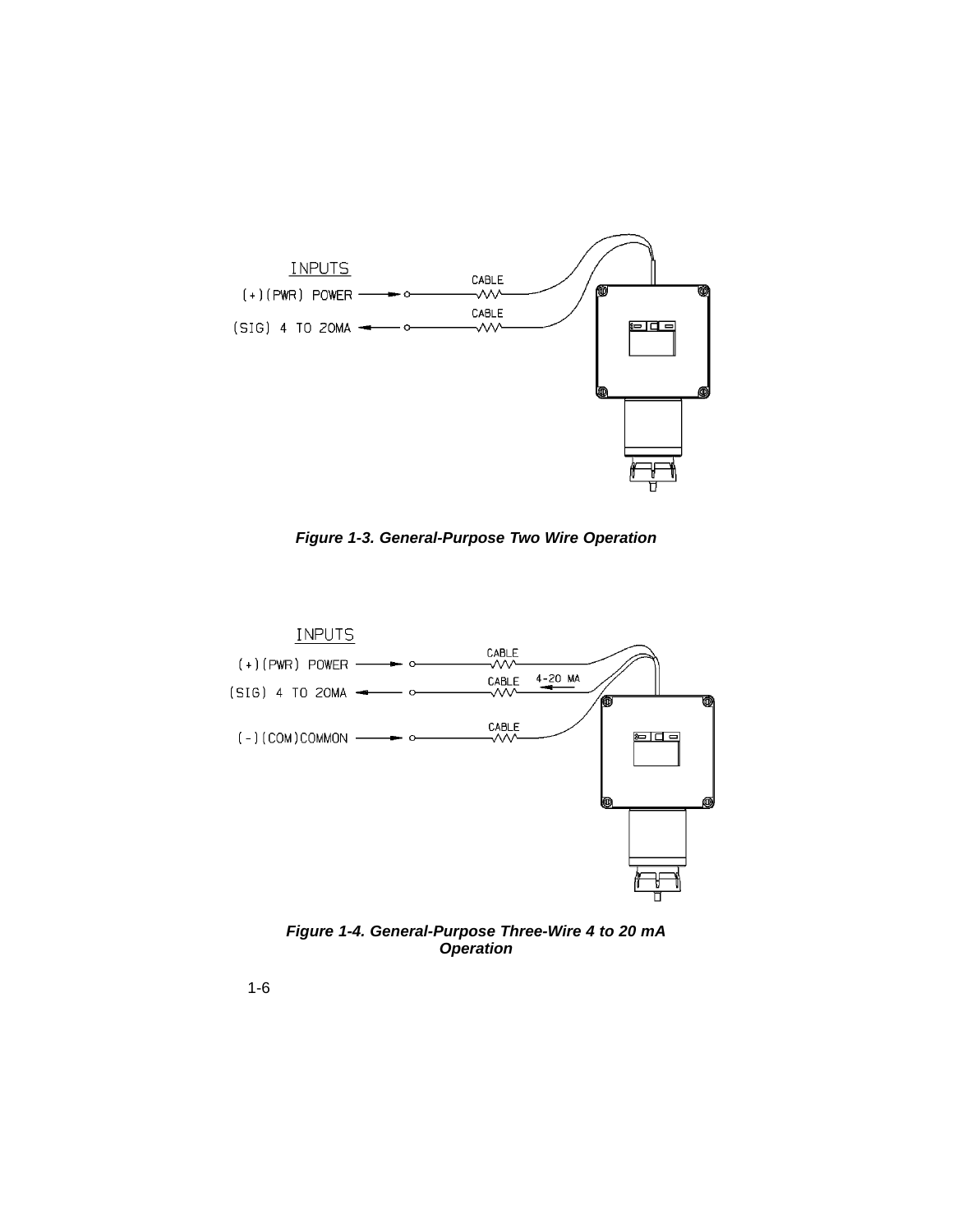# **Chapter 2, Start-up and Calibration**

### **Initial Start-up**

- The Chillgard NH<sub>3</sub> Gas Monitors are factory-calibrated and ready for immediate use.
- Once power is applied to the unit, the LCD shows a test of all display words. The software version number displays; then, a 30 second (self-check) countdown for sensor stability begins.
- During the 30-second countdown, the output signal is the same as the calibration signal when enabled during a normal calibration. This is described later in this chapter under "Chillgard  $NH<sub>3</sub>$  Gas Monitor Calibration Output Signal".
- For units with LEDs, the Alert red LED will be solid ON during the 30-second countdown.
- After the 30-second countdown, observe that the gas type and gas concentration (ppm) alternately flash (FIGURE 2-1).
- For units with LEDs, the Normal green LED will be solid ON after the 30-second countdown.
- A complete listing of instrument operation features can be found in TABLE 2-1.

During normal operation, the Chillgard NH<sub>3</sub> Monitor displays the gas concentration of the surrounding environment. The corresponding output signal can be transmitted to a controller. At temperatures less than 0°C, viewing of the display may be difficult due to low temperature and condensation. Therefore, at temperatures less than 0°C, it is recommended that the 4-20 mA output is used in conjuction with the display.



*Figure 2-1. LCD Gas Concentration Display*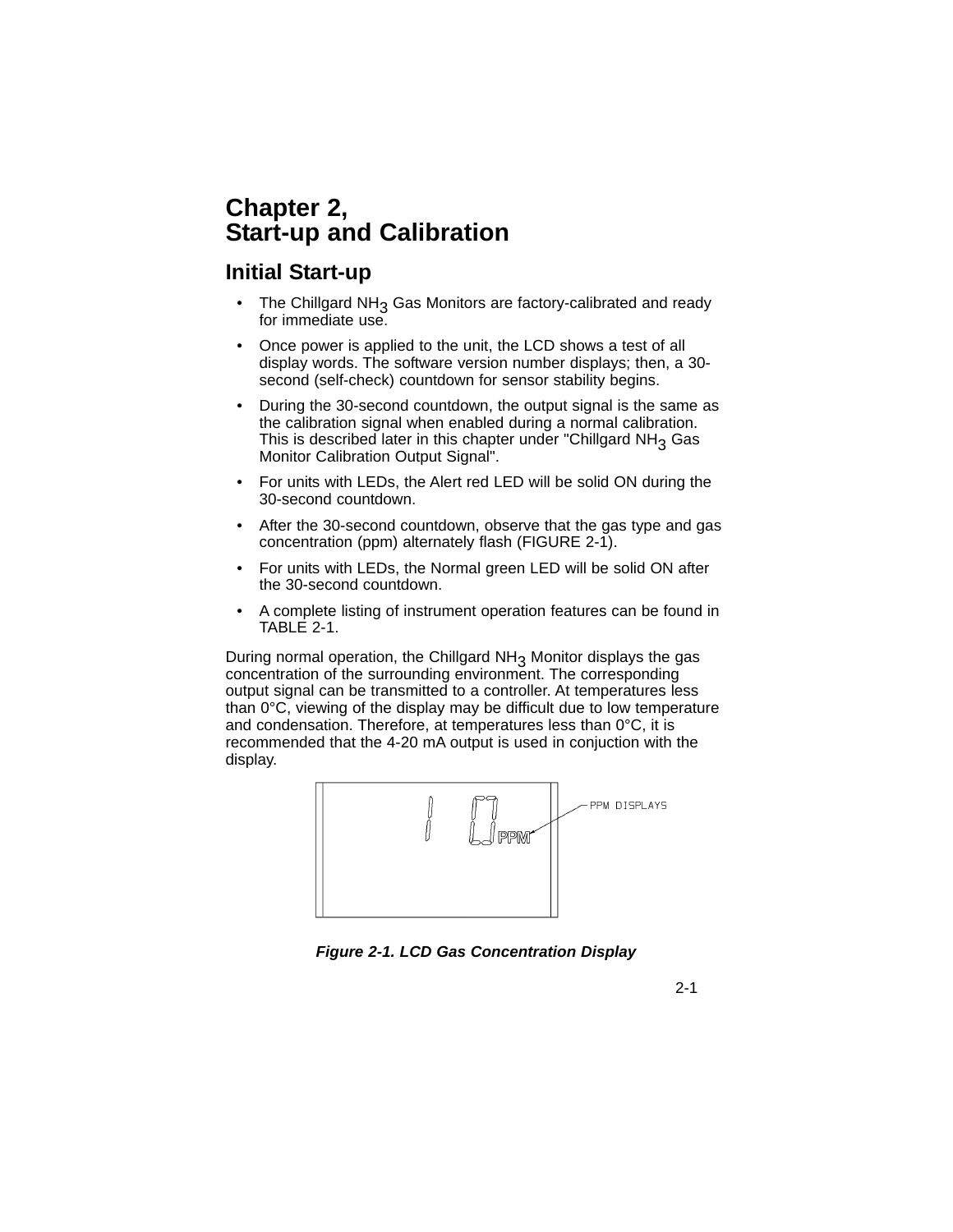#### **Table 2-1. Instrument Operation**

| <b>LEDs</b><br><b>OPERATION</b>                      |                     |            | 4 to 20 mA                                                                                                     | <b>FAULT RELAY</b>                                                                                             |
|------------------------------------------------------|---------------------|------------|----------------------------------------------------------------------------------------------------------------|----------------------------------------------------------------------------------------------------------------|
|                                                      | <b>GREEN</b>        | <b>RED</b> |                                                                                                                |                                                                                                                |
| <b>NORMAL</b><br><b>NO ALARMS</b>                    | <b>ON</b><br>steady | OFF        | Gas value                                                                                                      | Energized                                                                                                      |
| <b>ALARMING</b>                                      | <b>OFF</b>          | Flashing   | Gas value                                                                                                      | Energized                                                                                                      |
| <b>FAULT</b>                                         | OFF                 | ON steady  | 3.0 <sub>m</sub> A                                                                                             | De-energized                                                                                                   |
| <b>POWER UP/</b><br><b>COUNTDOWN</b>                 | <b>OFF</b>          | ON steady  | ALERT option <sup>1</sup> disabled;<br>21.0 mA for $O_2$ ;<br>3.75 mA for others                               | Energized if ALERT<br>option disabled                                                                          |
|                                                      |                     |            | ALERT option <sup>1</sup> enabled;<br>3.75 mA for all                                                          | De-energized if<br>ALERT option enabled <sup>1</sup>                                                           |
| <b>SENSOR</b><br><b>MISSING/</b><br><b>COUNTDOWN</b> | <b>OFF</b>          | ON steady  | 3.0 mA if SWAP delay<br>timeout <sup>2</sup> expired, SWAP<br>Delay <sup>3</sup> disabled or FAULT             | De-energized if<br>SWAP délay<br>timeout <sup>2</sup> expired,<br>SWAP delay <sup>3</sup><br>disabled or FAULT |
|                                                      |                     |            | Previous gas value if<br>SWAP delay <sup>3</sup> enabled<br>and SWAP delay<br>timeout <sup>2</sup> not expired | Energized if SWAP<br>delay <sup>3</sup> enabled and<br>SWAP delay<br>timeout <sup>2</sup> not expired          |
| <b>SENSOR CAL</b>                                    | <b>OFF</b>          | ON steady  | 3.75 mA if cal signal<br>enabled and ALERT<br>option <sup>1</sup> enabled; gas<br>value if cal signal disabled | Energized if ALERT<br>option disabled                                                                          |
|                                                      |                     |            | 21.0 mA for O <sub>2</sub> if cal<br>signal enabled & ALERT<br>option <sup>1</sup> disabled                    | De-energized if ALERT<br>option enabled <sup>1</sup>                                                           |
| CAL 4-20                                             | <b>OFF</b>          | ON steady  | 4 mA if 4 mA<br>calibration selected                                                                           | Energized if ALERT<br>option disabled                                                                          |
|                                                      |                     |            | 20 mA if 20 mA<br>calibration selected                                                                         | De-energized if<br>ALERT option<br>enabled <sup>1</sup>                                                        |
| <b>CAL FAULT</b>                                     | <b>OFF</b>          | ON steady  | Gas value                                                                                                      | De-energized two<br>seconds every minute                                                                       |
| UNDERRANGE OFF                                       |                     | ON steady  | 3.0 mA if gas value<br>0 or less; gas value<br>otherwise                                                       | De-energized                                                                                                   |

**NOTES:** <sup>1</sup> See Controller/Calibrator manual for ALERT option

<sup>2</sup> Swap Delay timeout is 60 seconds if enabled; 0 seconds otherwise

<sup>3</sup> See Controller/Calibrator manual for SWAP Delay option

<sup>4</sup> Alarming operation will be followed if the alarms are enabled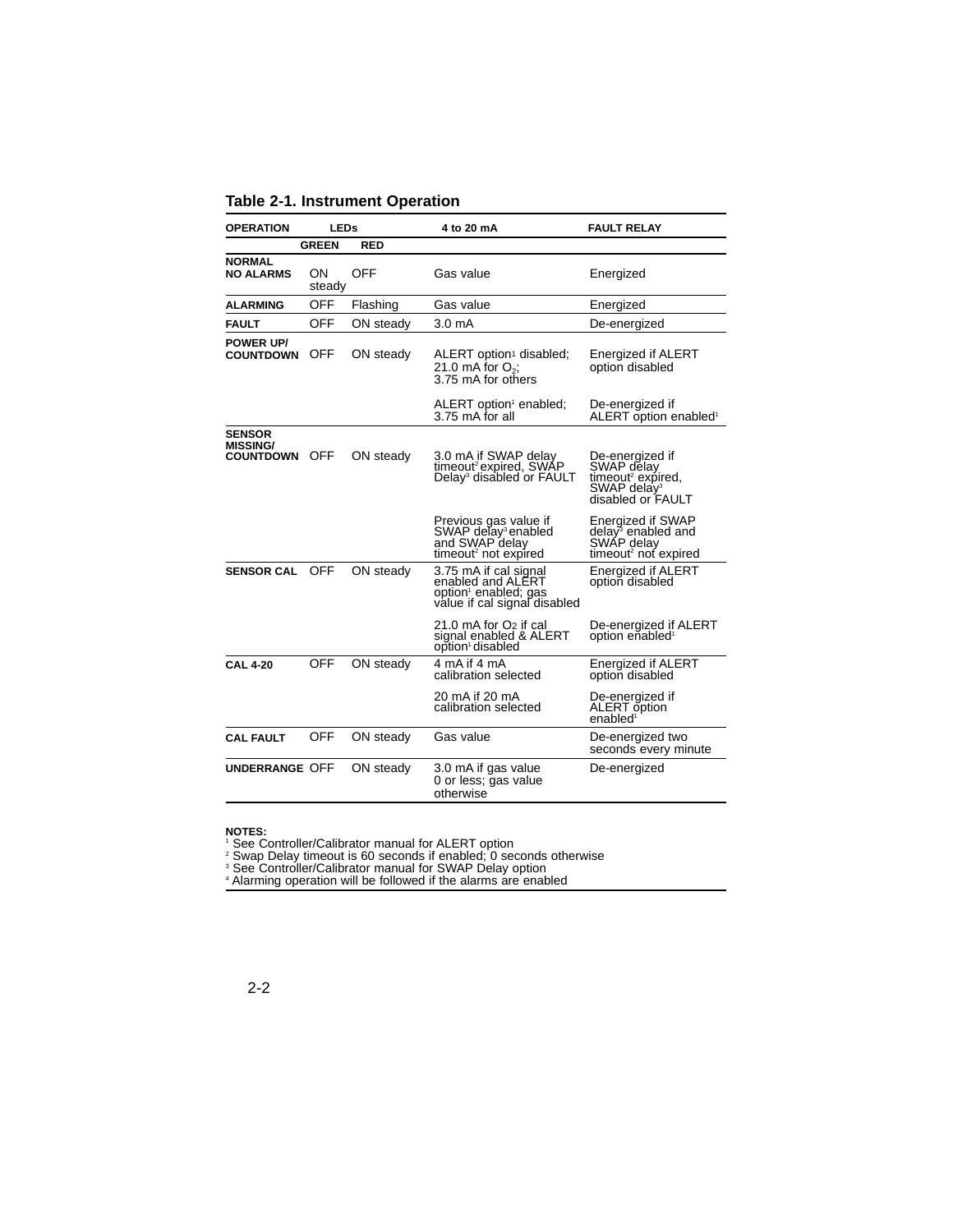### **Calibration Basics**

While the Chillgard  $NH<sub>3</sub>$  Gas Monitor is factory-calibrated, it is good practice to calibrate the unit once it is installed in its final environmental destination.

As with any type of gas monitor, the only true check of its performance is to apply gas directly to the sensor. The frequency of the calibration gas tests depends on the operating time and chemical exposures of the sensors. New sensors should be calibrated more often until the calibration records prove sensor stability. The calibration frequency can then be reduced to the schedule set by the safety officer or plant manager. Before calibrating, the Chillgard  $NH<sub>3</sub>$  Gas Monitor must be powered for a minimum of one hour to allow the sensor to settle into its new environment.

### **A** CAUTION

**Before attempting a calibration, power the unit at least one full hour.**

**To ensure a fully functional sensor, perform a calibration check and adjustments at initial start-up and at regular intervals.**

When it is determined that calibration adjustments are required, the Chillgard  $NH<sub>3</sub>$  Gas Monitor provides a one-man, non-intrusive method of adjustment at the unit.

To calibrate the unit, one of the following accessories is necessary:

- Ultima Calibrator P/N 809997 (FIGURE 2-2)
- Ultima Controller P/N 809086 (FIGURE 2-3)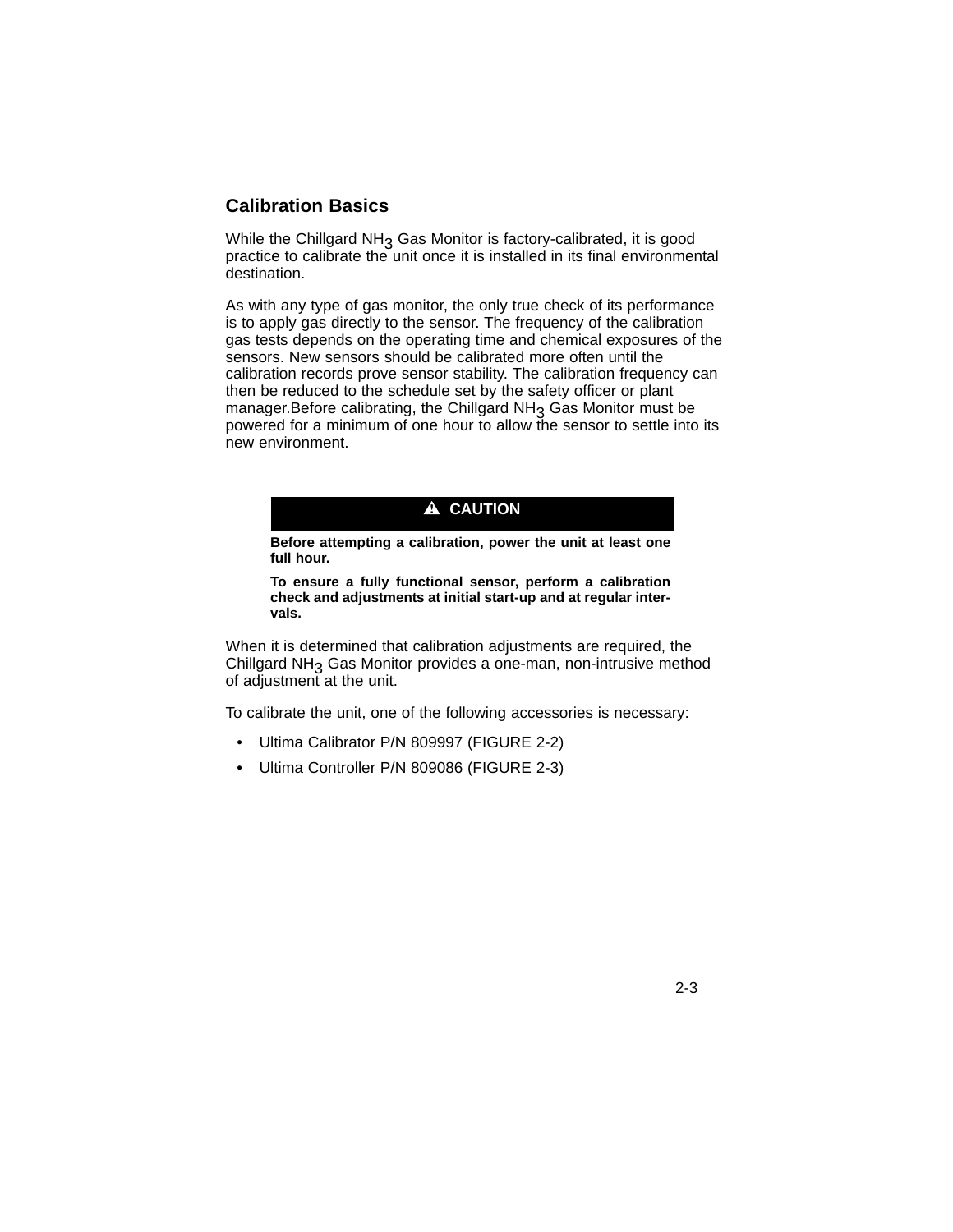

*Figure 2-2. Ultima Calibrator*

| <b>NEX</b><br>$\overline{c}$<br>3<br>6<br>5                                 |
|-----------------------------------------------------------------------------|
| 9<br>8<br>7<br>CLEAR<br><b>ENTER</b><br>O<br>四<br>А                         |
| काल<br>mut<br>SEND<br>TINE<br><b>FROGRA</b><br>ড়<br>DATE<br><b>ACCIFES</b> |
| ZERD<br>(ALARN<br>SPAN<br>DEL<br>(orseur<br>AVG                             |

*Figure 2-3. Ultima Controller*

### **Ultima Calibrator**

The Ultima Calibrator allows the following functions:

- Zero
- Calibration (zero and span)
- Changing address for some models.
	- 2-4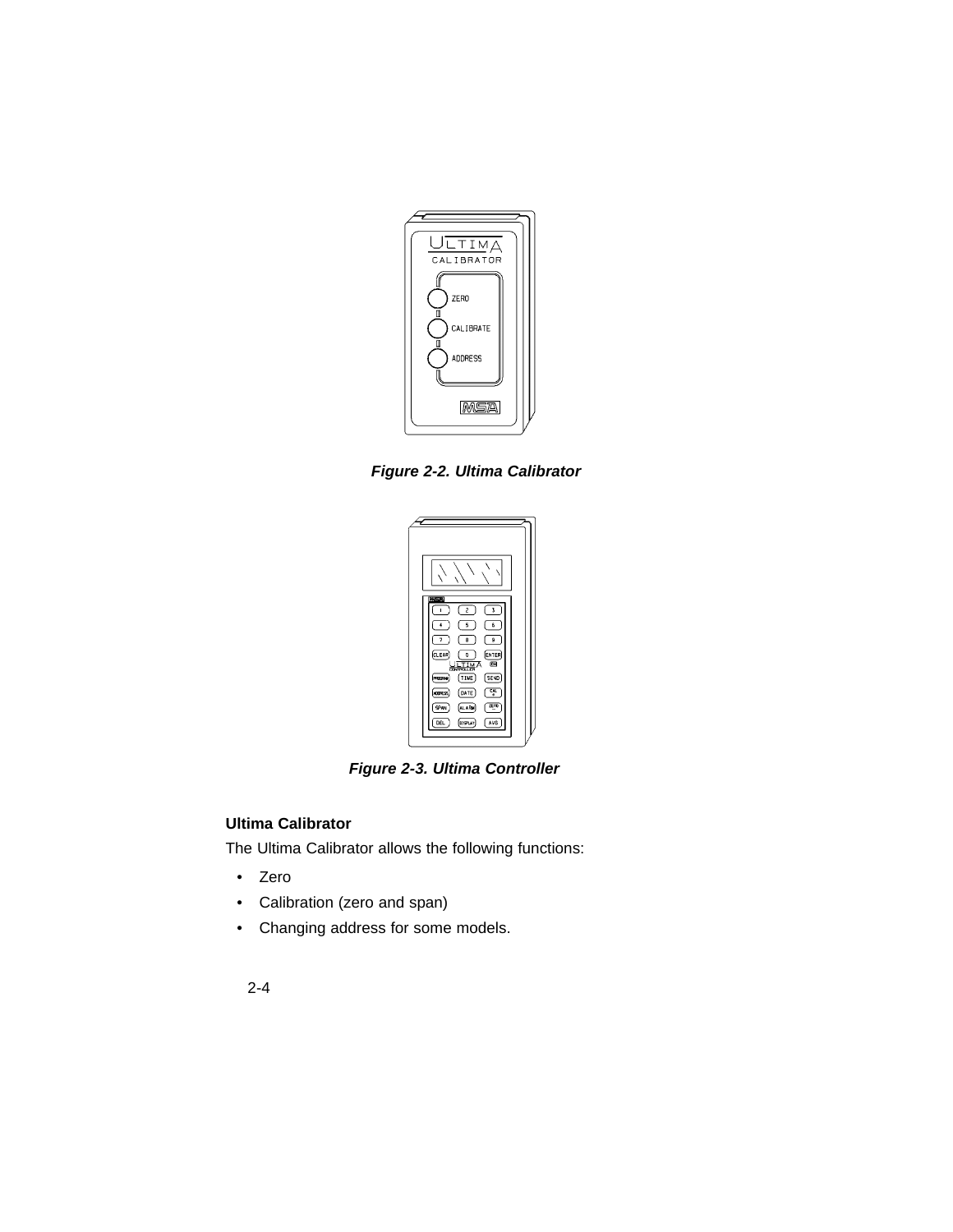#### **Ultima Controller**

The Ultima Controller also provides the above functions plus access to the following features:

- Three levels of alarm and relays
- Date of last successful calibration
- Maximum gas readings over selected time periods
- Average gas readings over selected time periods
- Changing span gas value from factory-set value
- Access to real-time clock for time and date
- Changing of full scale value.

NOTE: See Ultima/Chillgard NH<sub>3</sub> Controller/Calibrator manual (P/N 813379) for full functionality.

#### **Note on Resetting Latched Alarms with Controller or Calibrator**

When an Chillgard  $NH<sub>3</sub>$  Gas Monitor has an active latched alarm (indicated by a flashing alarm display):

- An infrared (IR) remote device (such as the Ultima Calibrator or Controller) may be used to reset this alarm.
- The next IR command it receives from a calibration device will reset the latched alarm (if it is not beyond the alarm threshold). The intended IR command will be ignored and interpreted as an 'alarm reset.' When the latching alarm function is inactive, other valid IR commands may be used.

#### **Chillgard NH**3 **Gas Monitor Calibration Output Signal**

The Chillgard  $NH<sub>3</sub>$  Gas Monitor is shipped with the calibration output signal disabled so the output signal will track the gas concentration value during the calibration process. In some applications, it may be desirable to disable or lock the output to a pre-determined output value to prevent activation of alarm devices. The calibration signal can be enabled using the Ultima Controller. When the calibration signal is enabled, the output signal is 3.75 milliamps for the 4 to 20 milliamp output models.

#### **Calibration Kit**

Calibration Kit #40 is available for the Chillgard  $NH<sub>3</sub>$  Gas Monitors.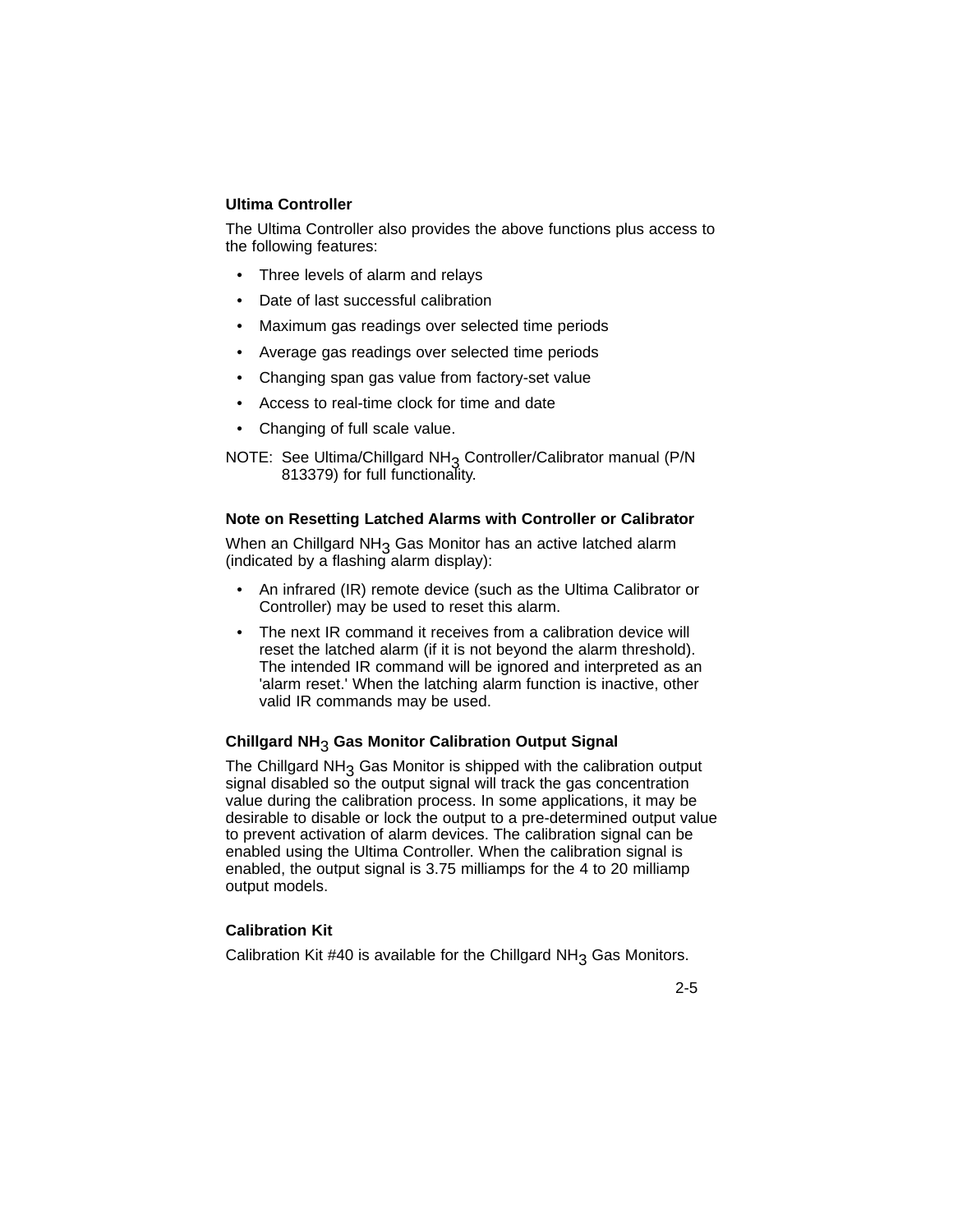### **Chillgard NH3 Gas Monitor Calibration Procedure**

Read all calibration instructions before attempting an actual calibration. Also, identify and become familiar with all of the calibration components. During the calibration, it is necessary to quickly apply the span gas to the unit. Prior connection of the calibration components will aid in the ease of unit calibration.

The only true check of any gas monitor's performance is to apply gas directly to the sensor. The calibration procedure must be performed regularly.

### **INITIAL Calibration**

When the unit is powered up for the first time, or when a new sensor module is placed in the unit, an INITIAL Calibration is recommended. This procedure enables the unit to gather data about the sensor to make accurate decisions for the CHANGE SENSOR function and the CAL FAULT function to work properly. During normal use, INITIAL calibration should only be used when a regular calibration will not clear a fault condition due to use of incorrect calibration gas or another similar situation.

The INITIAL calibration is accomplished by:

- simultaneously pressing the ZERO and CALIBRATE buttons of the Ultima Calibrator or
- pressing and holding SPAN button on the Ultima Controller:
	- The display should show "APPLY ZERO GAS"
	- The word "ICAL" on the display distinguishes an INITIAL Calibration from a regular calibration. If "ICAL" does not appear, abort the calibration; then, retry the above procedure.
- NOTE: The zero or calibration process can be aborted at any time simply by pressing any button during the 30-second countdown on the Calibrator while aiming at the unit or by pressing and releasing the push-button if push-button calibration is available.
	- The remainder of the procedure is now the same as that for a regular calibration, as described in the following procedure.
	- 2-6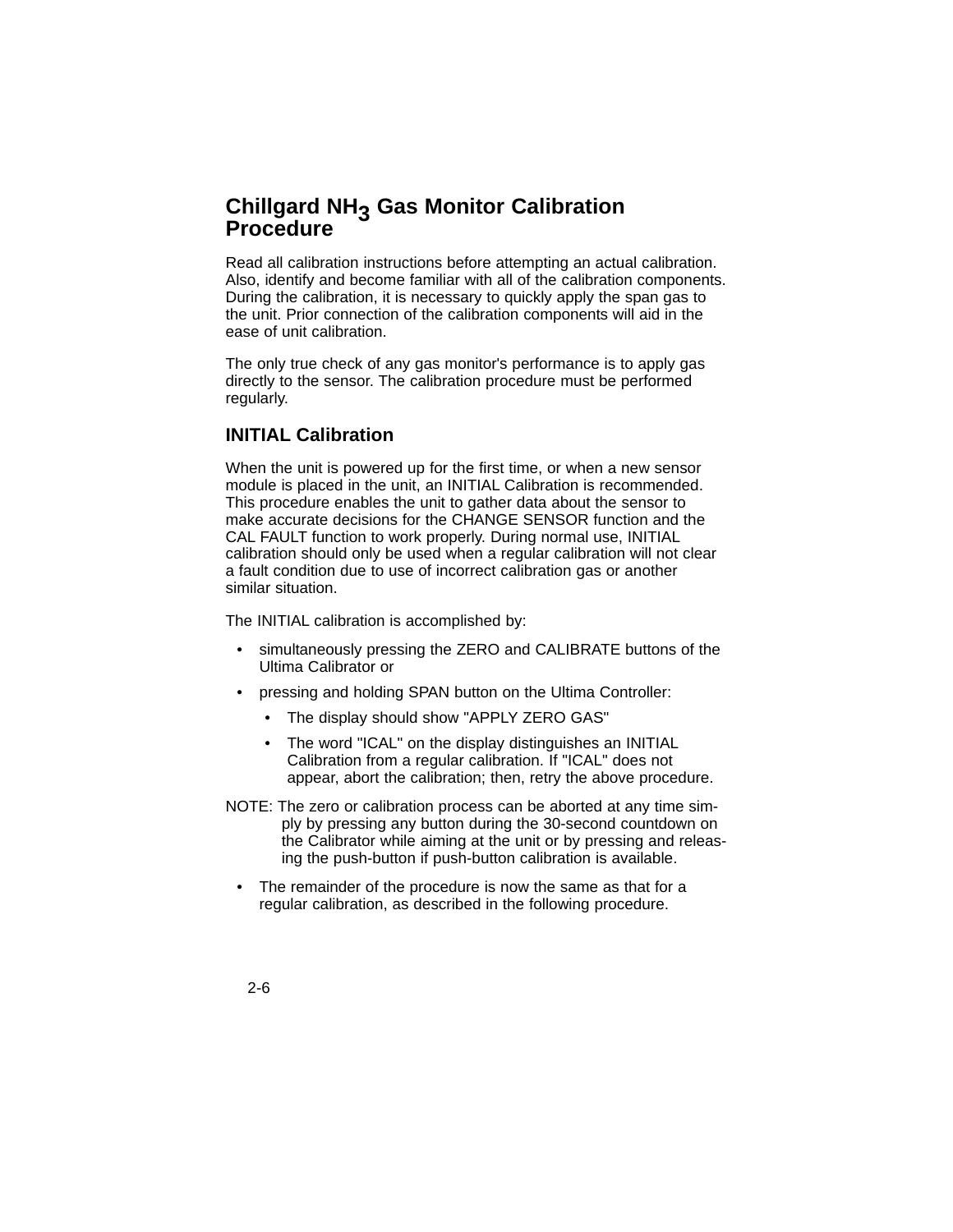### **Regular Calibration**

A regular calibration includes a "zero" and "span" procedure as described in the following procedures. If the user chooses to only perform a "zero" procedure, they may do so by pressing the

ZERO button on the Calibrator or Controller instead of the CALIBRATE button as described as follows, or by using the optional push-button calibration as outlined in Appendix A, "Optional Push-button Calibration".

#### **Zeroing**

- 1. **Using zero gas cylinder:**
	- a. Locate the zero gas cylinder and the Calibration Kit Flow Controller.
	- b. Screw the Flow Controller onto the top of the zero gas cylinder.
	- c. Locate the Tube Assembly from the cal kit.
	- d. Push the smaller end of the Tube Assembly over the Flow Controller gas outlet and ensure tubing completely covers the gas outlet.
	- e. When using Cal Kit 40, connect the other end of the tubing over the SensorGard inlet.
	- f. Turn on the zero gas flow by turning the knob on the flow controller.
- 2. Point the Calibrator or Controller at the Chillgard NH<sub>3</sub> Monitor display; press the CALIBRATE button.
	- NOTE: The zero or calibration process can be aborted at any time during the 30-second countdown interval; simply press any button on the Calibrator or Controller while aiming it at the unit or by pressing and releasing the push-button if pushbutton calibration is available.
	- NOTE: The 30-second countdown interval is omitted for oxygen units; it is electronically zeroed.

2-7

The display shows:

- A countdown from 30 to 0 seconds
- APPLY ZERO GAS (FIGURE 2-4)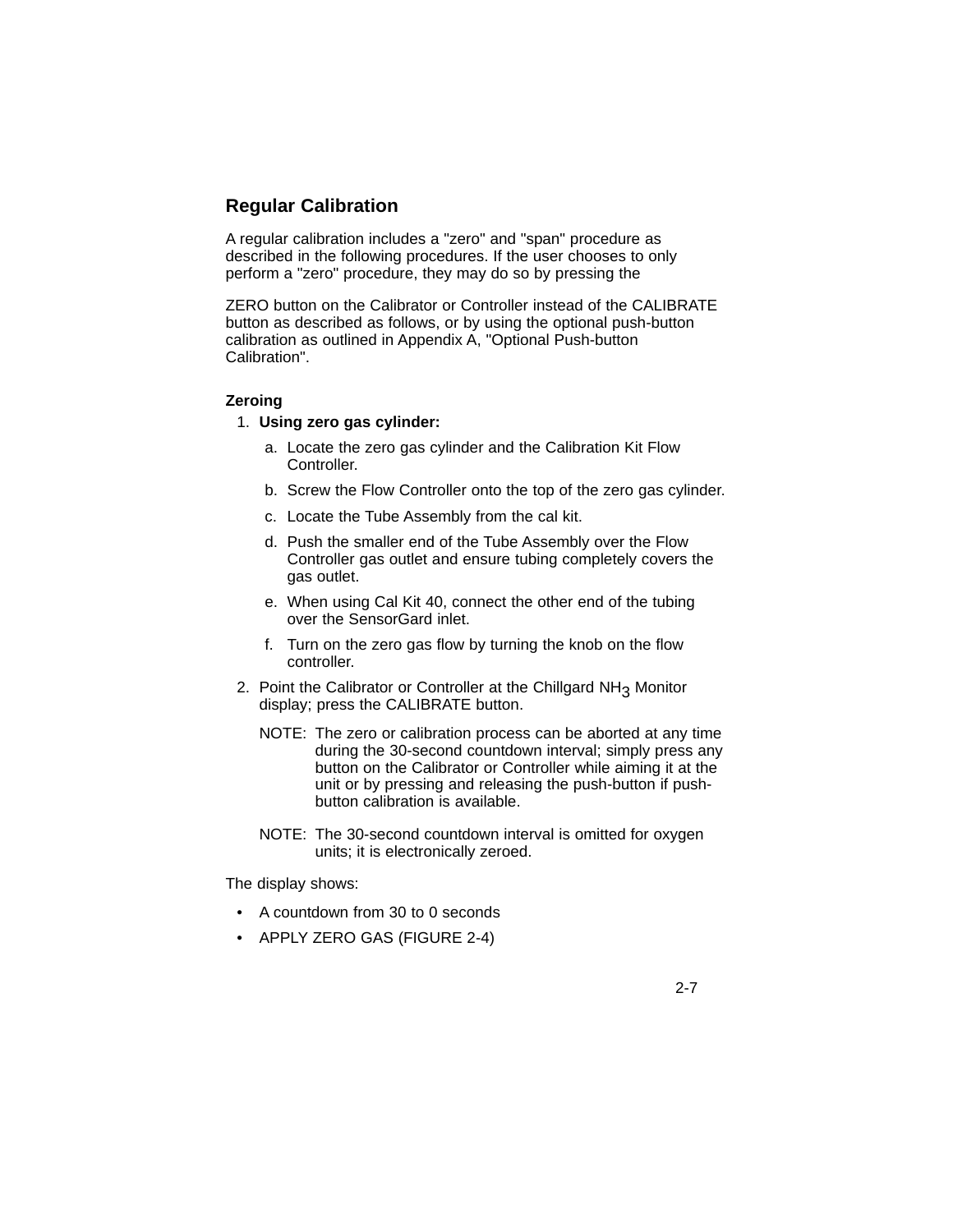

*Figure 2-4. Apply Zero Gas Flag*

- 3. After the 30 second countdown:
	- The display alternates between "CAL" and a value. This value is the actual reading of the gas concentration the sensor is detecting.
	- Once the gas value on the display is stable, the alternating display stops. If the calibration is successful, the display will show END.
		- a. If using the zero cap: remove it.
		- b. If using a zero gas cylinder:
			- 1) Turn OFF the gas flow by turning the flow controller knob.
			- 2) Remove the tubing from the SensorGard.
			- If the calibration output signal is enabled during calibration, it will be held at the lockout value for an additional two minutes or until after the span routine if performing a full calibration.
		- c. If CAL FAULT appears on the display, this indicates:
			- An unsuccessful attempt to zero or calibrate the Chillgard NH<sub>3</sub> Monitor
			- The Chillgard  $NH<sub>3</sub>$  Monitor is operating with the calibration parameters defined before the calibration was attempted.
			- See Troubleshooting Guidelines found in Chapter 4.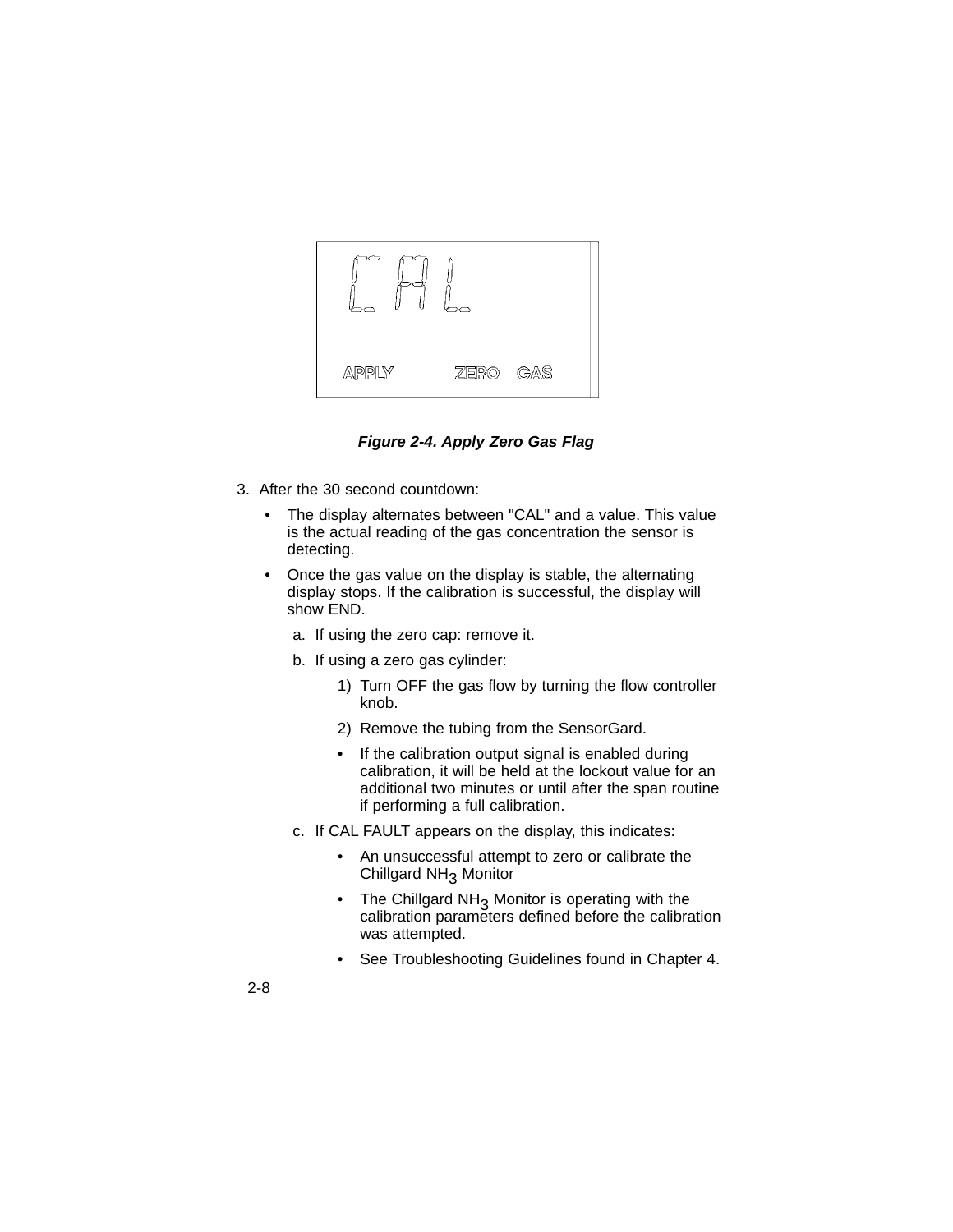To extinguish the CAL FAULT, a complete, successful calibration procedure must be performed.

- The Chillgard NH<sub>3</sub> Monitor allows automatic zero adjustment only within a pre-defined range. It cannot make corrections outside this range, such as when an empty or wrong cylinder of gas is applied or failure to begin gas flow within the allotted 30-second countdown occurs.
- If only a ZERO was performed, the procedure is complete and the user should return the calibration equipment to the cal kit. If a CAL was performed, the gas monitor will continue to the "span" sequence as described in the following section.

#### **Spanning**

4. During a regular calibration, the Chillgard  $NH<sub>3</sub>$  Monitor automatically begins the span countdown after a successful zeroing of the unit. The span countdown is 30 seconds (FIGURE 2-5).



*Figure 2-5. Apply SPAN Gas Flag*

- NOTE: The span process can be aborted at any time during the countdown by simply pressing any button on the Calibrator while aiming it at the unit.
- 5. Locate the span gas cylinder and the Calibration Kit Flow Controller.
- 6. Screw the Flow Controller onto the top of the span gas cylinder.
- 7. Locate the Tube Assembly from the cal kit.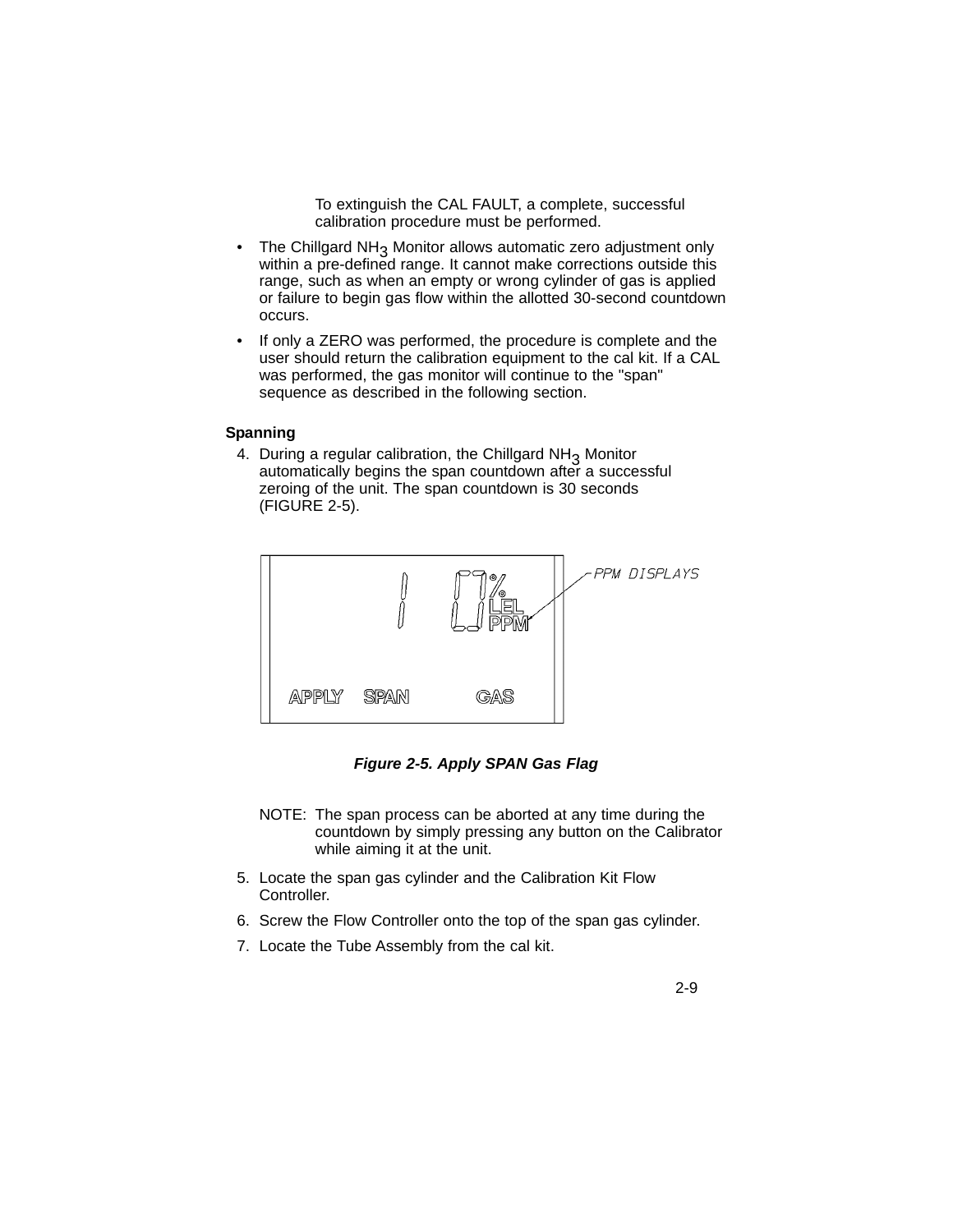- 8. Push the smaller end of the Tube Assembly over the gas outlet of the Flow Controller and ensure that the tubing completely covers the gas outlet.
- 9. When using Cal Kit 40, connect the other end of the tubing over the SensorGard inlet.

10.Turn ON the gas flow by turning the flow controller knob.

- It is good practice to have all calibration components previously assembled.
- Ensure that any calibration gases are applied during the 30 second count down period.
- If a CAL FAULT indication is on the Chillgard  $NH<sub>3</sub>$  Monitor display before the user is able to apply the gas, a steady state gas condition was reached, causing the unit to use a wrong reading as a span indication.
- It is necessary to restart the calibration process to clear this condition.
- 11.After the 30 second countdown:
	- The display alternates between "CAL" and a value. This value is the actual reading of the gas concentration the sensor is detecting.
	- Once the gas value on the display is stable, the alternating display stops. If the calibration is successful, the display will show END for approximately two seconds. (FIGURE 2-6).
	- No user adjustments are necessary.
	- The display will show the span gas value while the span gas is flowing to the unit.



*Figure 2-6. Calibration End Display*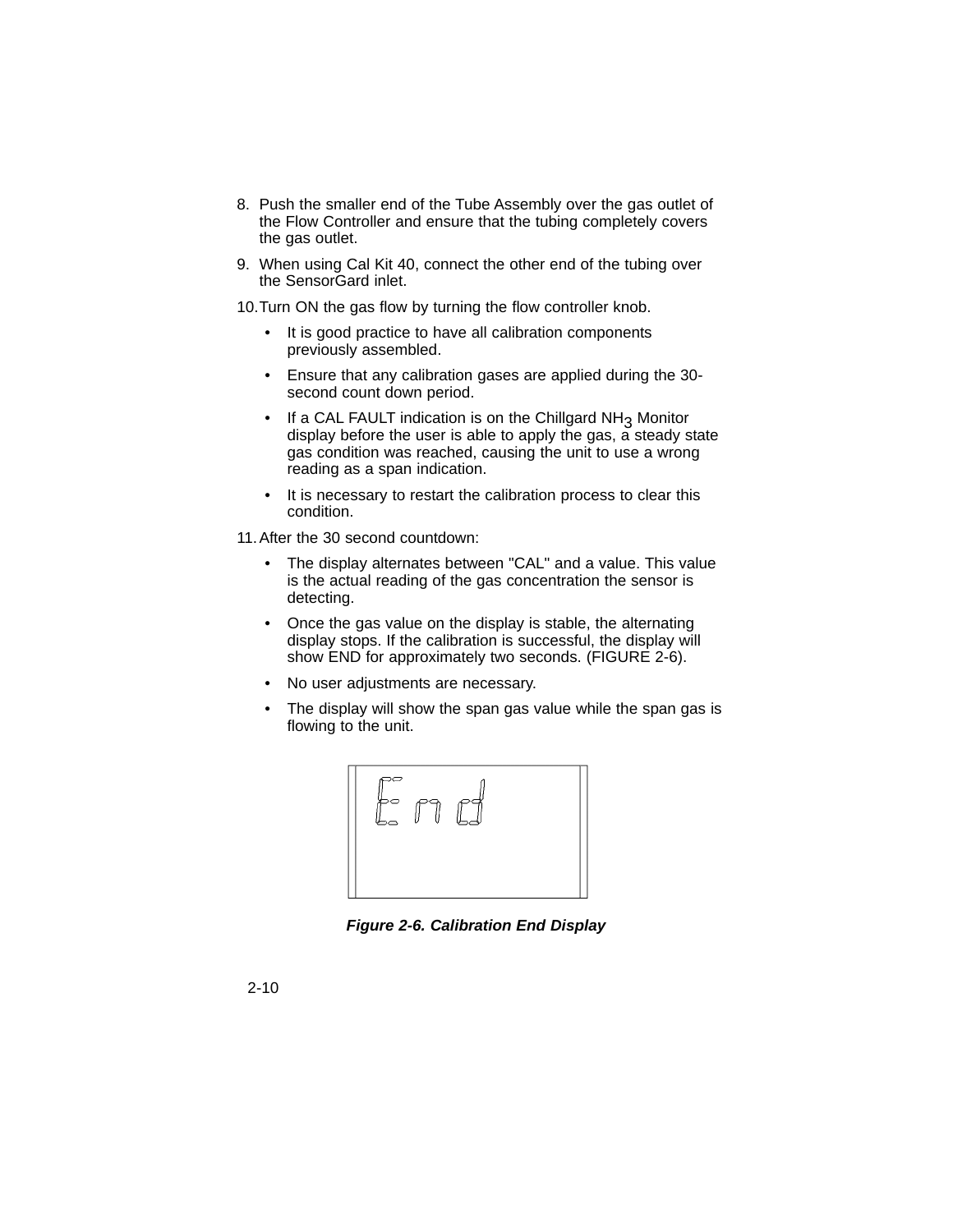12. Turn OFF the gas flow by turning the knob on the flow controller.

- If the calibration output signal is enabled during calibration, it will be held at the lockout value for two additional minutes after END is displayed.
- When the span gas is removed from the sensor, the sensor reading should change to show an ambient condition.
- If a CAL FAULT appears on the display, this indicates:
- An unsuccessful attempt to calibrate the Chillgard  $NH<sub>3</sub>$  Monitor
- The Chillgard  $NH<sub>3</sub>$  Monitor is operating with the calibration parameters defined before the calibration was attempted.

To extinguish the CAL FAULT flag, a complete calibration procedure must be performed.

The Chillgard NH<sub>3</sub> Monitor allows automatic zero and span adjustments within a pre-defined range. It cannot make corrections outside this range, such as when an empty or wrong cylinder of gas is applied or failure to begin gas flow within the allotted 30 second countdown occurs.

13. After a successful calibration, remove the tubing from the Flow Controller and remove the Flow Controller from the cylinder; return all items to their appropriate location in the Calibration Kit.

#### **Calibration Documentation**

The Chillgard NH<sub>3</sub> Monitor records the date of the last successful calibration. This date can then be displayed on the front-panel LCD (with the use of the Controller).

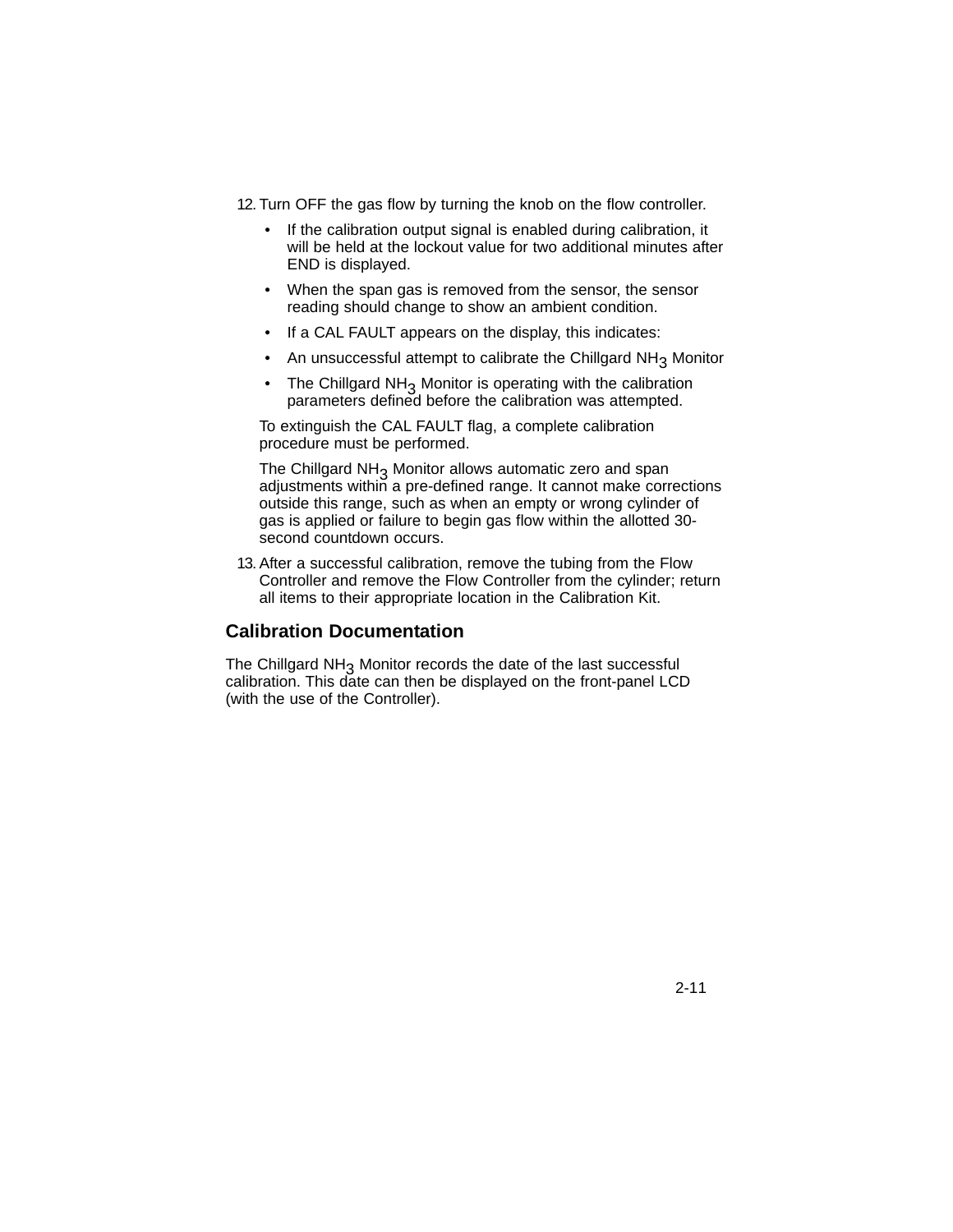# **Chapter 3, Specifications**

### **Table 3-1 . Performance Specifications**

| <b>TEMPERATURE</b><br><b>OPERATING</b><br><b>RANGE</b><br><b>RANGE</b> |                                      | 0 to $+30^{\circ}$ C (32 to $+86^{\circ}$ F)<br>-40 to 30°C with heater option<br>Calibrate within Operating Range                                  |  |  |
|------------------------------------------------------------------------|--------------------------------------|-----------------------------------------------------------------------------------------------------------------------------------------------------|--|--|
|                                                                        | *EXTENDED<br><b>RANGE</b>            | 0 to $+40^{\circ}$ C (32 to $+104^{\circ}$ F) without optional<br>heater<br>-40 to 40 $\degree$ C (-40 to +104 $\degree$ F) with optional<br>heater |  |  |
| <b>DRIFT</b>                                                           | <b>ZERO DRIFT</b>                    | Less than 5% per year, typically                                                                                                                    |  |  |
|                                                                        | <b>SPAN DRIFT</b>                    | Less than 10% per year, typically                                                                                                                   |  |  |
| <b>NOISE</b>                                                           |                                      | Less than 1% FS                                                                                                                                     |  |  |
| <b>ACCURACY</b>                                                        | <b>AMMONIA</b>                       | LINEARITY:<br>+10% FS<br><b>REPEATABILITY:</b><br>+5% FS                                                                                            |  |  |
| <b>STEP CHANGE</b><br><b>RESPONSE</b>                                  | <b>TIME TO REACH</b><br>20% OF SCALE | Less than 12 seconds (typically 6 seconds)                                                                                                          |  |  |
|                                                                        | <b>TIME TO REACH</b><br>50% OF SCALE | Less than 30 seconds (typically 12 seconds)                                                                                                         |  |  |
| <b>HUMIDITY</b>                                                        |                                      | 15 to 95% RH, non-condensing,<br>24 hours or less                                                                                                   |  |  |
|                                                                        |                                      | 35 to 95% RH, long term                                                                                                                             |  |  |
| <b>SENSOR LIFE</b><br><b>FULL</b><br><b>REPLACEMENT</b>                |                                      | Two years typically                                                                                                                                 |  |  |
|                                                                        | <b>WARRANTY</b>                      | One year (see "MSA Instrument Warranty")                                                                                                            |  |  |
| <b>WIRING RE-</b><br><b>QUIREMENTS</b>                                 | <b>mA OUTPUT</b>                     | Two-wire (no heater or relays)<br>Three-wire (all other models)                                                                                     |  |  |
| <b>POWER INPUT</b>                                                     |                                      | 7-30 VDC @ 340 mA max.                                                                                                                              |  |  |
| <b>SIGNAL</b><br><b>OUTPUT</b>                                         | 4-20 mA                              | Two-wire current sink (no heater or relays)<br>Three-wire current source                                                                            |  |  |
| <b>PHYSICAL</b>                                                        | <b>SIZE</b>                          | 9.432" H x 5.125" x 3" D                                                                                                                            |  |  |
|                                                                        |                                      | (239.34 mm x 130 mm x 76 mm)                                                                                                                        |  |  |
|                                                                        | <b>WEIGHT</b>                        | 1.5 lbs. (0.7 Kg.)                                                                                                                                  |  |  |
|                                                                        |                                      | *Extended Range: The sensor may not meet all of the accuracy parameters listed.                                                                     |  |  |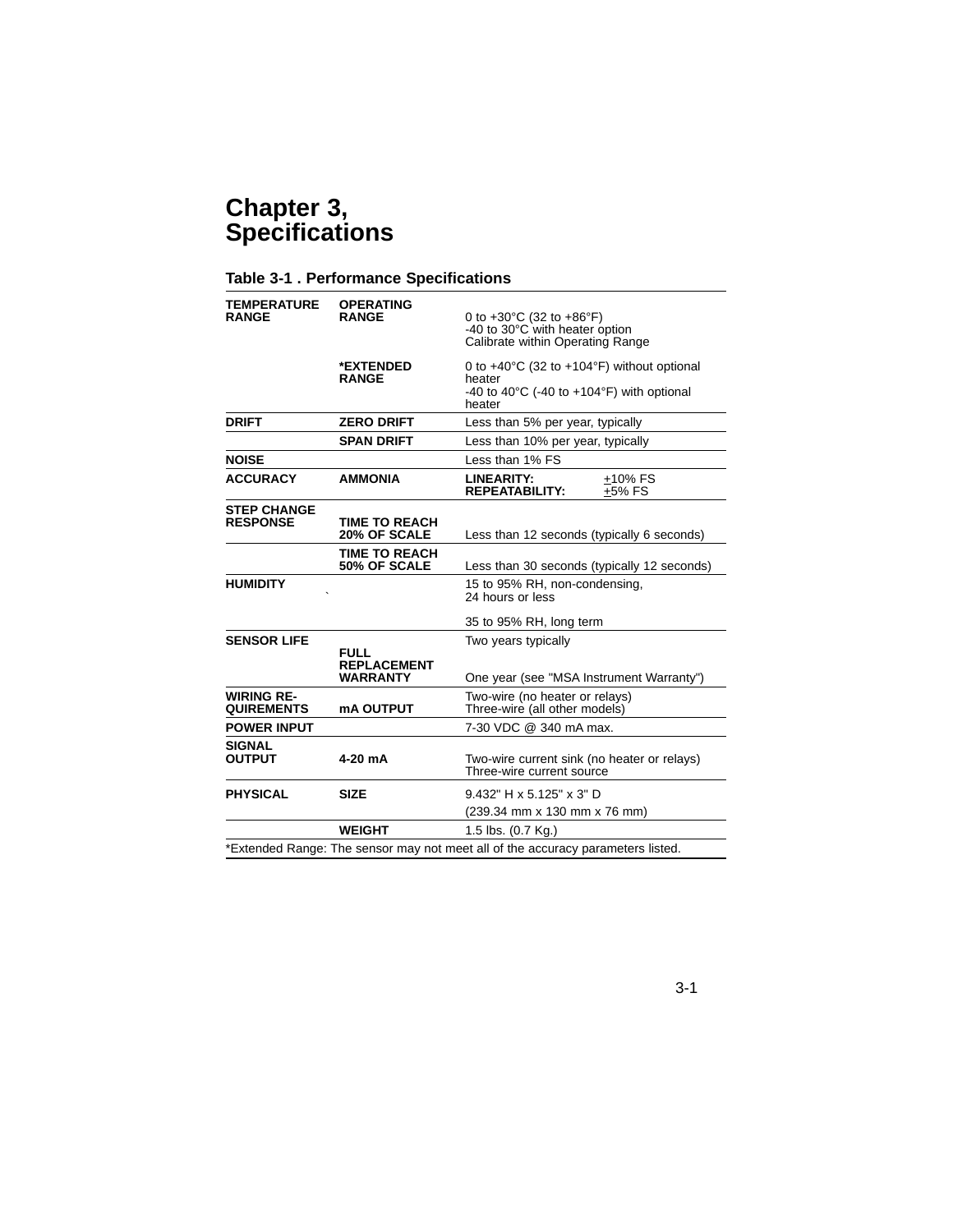#### **Table 3-2. Sensor Response to Interferants**

If your readings are higher or lower than expected, it could be due to the presence of an interferant gas. The gas listed in column 1 is presented to the sensor. Column 2 indicates the concentration of that gas presented to the sensor. The remaining columns indicate the respective responses by the sensors to each particular gas.For Example: Scan column 1 until you locate "hydrogen". Column 2 shows that 500 ppm of hydrogen was presented to the sensor. Column 3 shows that a CO (filtered) sensor gave an equivalent response of 200<br>ppm. Column 4 shows that an H<sub>2</sub>S sensor gave an equivalent response of 0.5 ppm, etc.

| <b>INTERFERANT</b>      | <b>CONCENTRATION</b> | NH <sub>3</sub> |  |
|-------------------------|----------------------|-----------------|--|
| Acetone                 | 1000                 | No Data         |  |
| Acetylene               | 12000                | No Data         |  |
| Ammonia                 | 25                   | 25              |  |
| Arsine                  | 1                    | No Data         |  |
| Benzene                 | 20                   | No Data         |  |
| <b>Bromine</b>          | 2                    | No Data         |  |
| Carbon Dioxide          | 5000                 | $\Omega$        |  |
| Carbon Disulfide        | 15                   | No Data         |  |
| Carbon Monoxide         | 100                  | 0               |  |
| Chlorine                | 5                    | $\Omega$        |  |
| Diborane                | 20                   | No Data         |  |
| Ethylene                | 50                   | $\Omega$        |  |
| Ethyl Alcohol           | 100                  | No Data         |  |
| <b>Ethylene Oxide</b>   | 10                   | No Data         |  |
| Ether                   | 400                  | No Data         |  |
| Fluorine                | 5                    | No Data         |  |
| Freon 12                | 1000                 | $\Omega$        |  |
| Germane                 | 1                    | No Data         |  |
| Hexane                  | 500                  | No Data         |  |
| Hydrogen                | 500                  | No Data         |  |
| Hydrogen Chloride       | 50                   | 0               |  |
| <b>Hydrogen Cyanide</b> | 10                   | $\Omega$        |  |
| Hydrogen Fluoride       | 10                   | No Data         |  |
| Hydrogen Sulfide        | 10                   | 0.5             |  |
| <b>MEK</b>              | 200                  | 0               |  |
| Mercaptan (Methyl)      | 5                    | No Data         |  |
| Methane                 | 5000                 | No Data         |  |
| Nitric Oxide            | 100                  | 0               |  |
| Nitrogen Dioxide        | 5                    | No Data         |  |
| Phosphine               | 0.5                  | 0               |  |
| Silane                  | 5                    | No Data         |  |
| <b>Sulfur Dioxide</b>   | 10                   | $\mathbf 0$     |  |
| Tichloroethylene        | 1000                 | No Data         |  |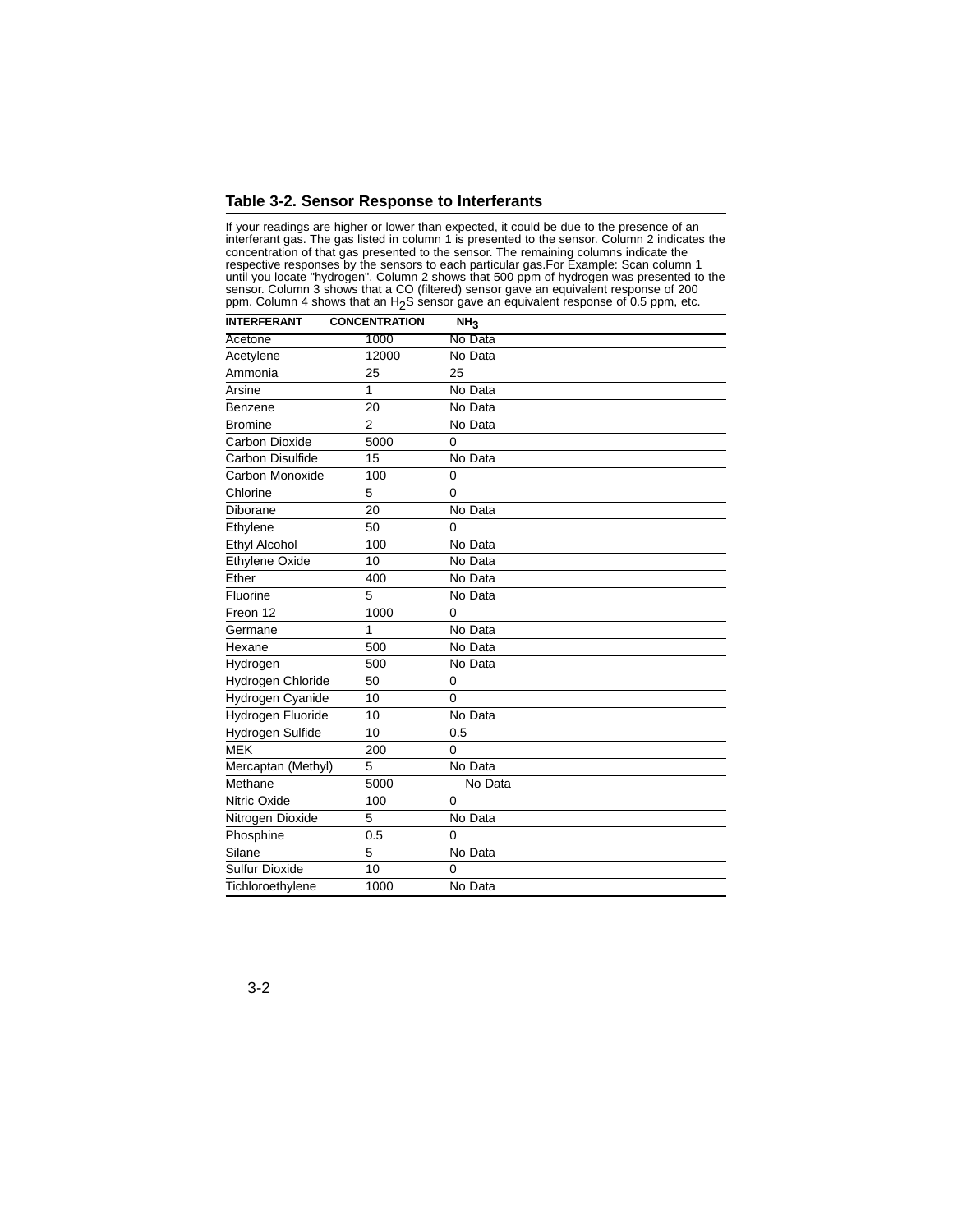# **Chapter 4, Maintenance**

### **General**

The Chillgard  $NH<sub>3</sub>$  Gas Monitor is constantly performing a self-check.

• When a critical error is detected in the unit, the 4 to 20 mA output signal goes to the 3.0 mA fault condition.

NOTE: TABLES 4-1 and 4-2 describe the messages users may see.

# **Replacing a Sensor**

The only routine maintenance item is the sensing element itself, which has a limited lifetime. When the Chillgard  $NH<sub>3</sub>$  Gas Monitor's read-out indicates that the sensor must be changed, there is very little sensor lifetime remaining. It is good practice to obtain a replacement sensing element before the sensing element within your unit becomes inoperative. Typically, the Chillgard  $NH<sub>3</sub>$  Monitor LCD display shows a maintenance message when the sensor is due for replacement (FIGURE 4-1).



*Figure 4-1. "Change Sensor" Scrolls Across the Display*

#### **A** WARNING

**Handle the sensor carefully; the electrochemical version is a sealed unit which contains a corrosive electrolyte. If electrolyte is leaking from the sensor, exercise CAUTION to ensure the electrolyte does not contact skin, eyes or clothing, thus avoiding burns. If contact occurs, rinse the area immediately with a large quantity of water. In case of contact with eyes, immediately flush eyes with plenty of water for at least 15 minutes. Call a physician.**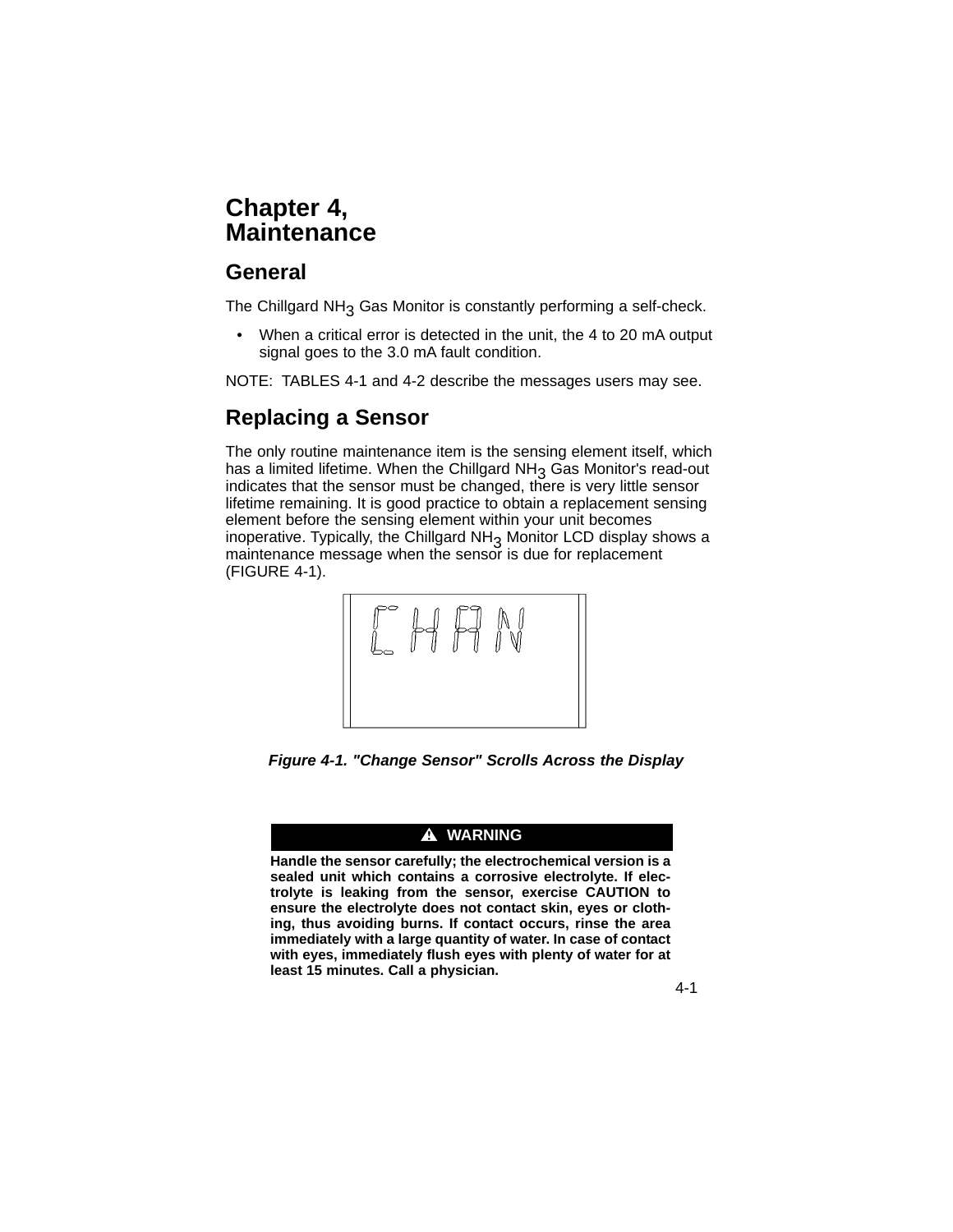#### A CAUTION

**Do not install a leaking sensor in the sensing head assembly. The leaking sensor must be disposed of in accordance with local, state and federal laws. To obtain a replacement sensor, contact MSA at the address given under "Obtaining Replacement Parts."**

1. There is no need to open the main enclosure; simply unscrew the sensor assembly located on the bottom of the Chillgard  $NH<sub>3</sub>$  Gas Monitor main assembly (FIGURE4-2).



#### *Figure 4-2. Sensor Assembly and Sensor Guard for General-Purpose Model*

- 2. Identify the sensor assembly needed and obtain the appropriate sensor assembly; replace sensor assembly.
	- NOTE: Alarm setpoints and relay functions (energized/deenergized, latching/unlatching, and upscale/downscale) will not change when changing a sensor module from its current gas type to the same gas type (e.g., carbon monoxide to carbon monoxide).Alarm setpoints and the upscale/downscale relay function will change to the new sensor's default settings when changing a sensor module from its current gas type to a different gas type (e.g., carbon monoxide to oxygen).

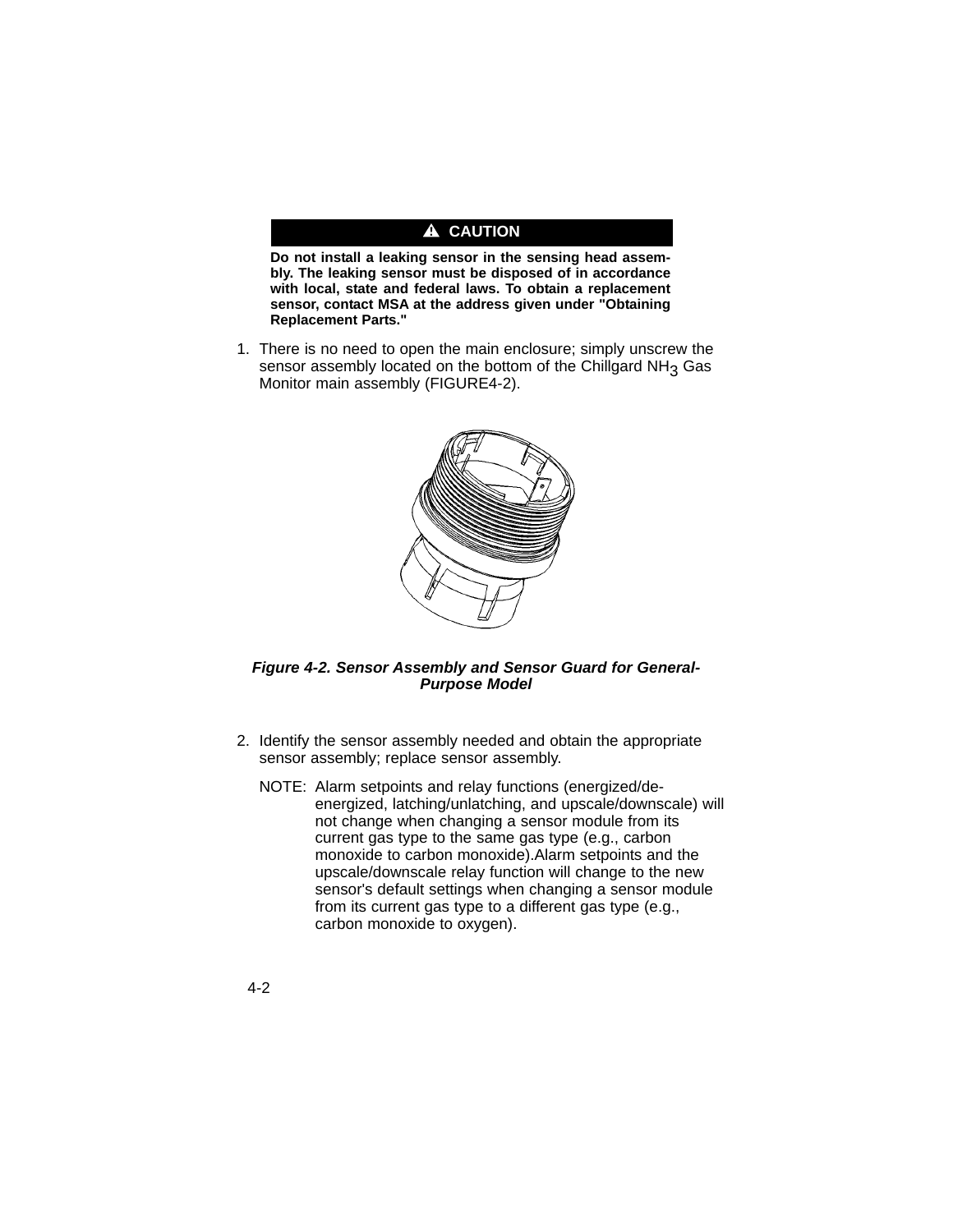- 3. The Chillgard NH3 Gas Monitor is shipped with the Sensor Swap Delay enabled. This means that the 4-20 mA output signal and the FAULT relay will hold off a fault indication for 60 seconds after the sensor missing indication is displayed on the instrument. This setting allows the operator to exchange sensor modules without a FAULT indication.
- 4. Refer to Chapter 2, "Calibration".

It is recommended that all other maintenance be performed at an MSA factory-authorized service center.

| <b>MESSAGE</b>  | <b>INDICATES</b>                                      |
|-----------------|-------------------------------------------------------|
| <b>MM/DD/YY</b> | Format for date scrolling                             |
| <b>VER</b>      | Software version level will display next              |
| <b>TIME</b>     | Time will display next                                |
| <b>DATE</b>     | Date will display next                                |
| <b>MIN</b>      | MIN value for this interval will display next         |
| <b>MAX</b>      | MAX value for this interval will display next         |
| <b>AVG</b>      | AVG value for this interval will display next         |
| Adr             | Instrument's address will display next                |
| End             | End of calibration cycle                              |
| Err             | An Error code will display next                       |
| <b>HR</b>       | Special case indicates hours (two characters or less) |
| <b>OVER</b>     | Gas value is greater than the set range               |

#### **Table 4-1. Operational Display Messages**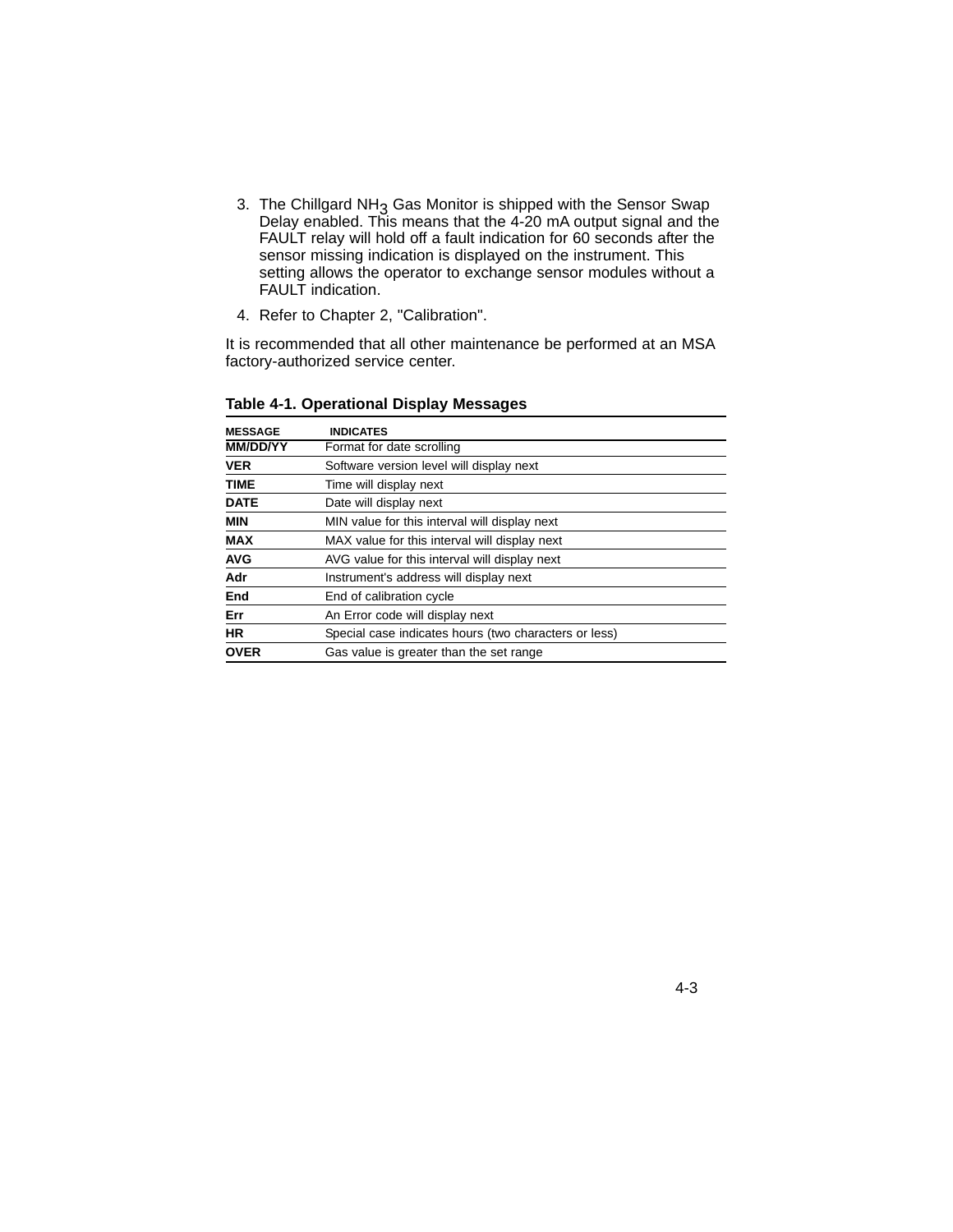| Table 4-2. Configuration Display Messages |  |
|-------------------------------------------|--|
|-------------------------------------------|--|

| <b>MESSAGE</b> | <b>INDICATES</b>                                                 |
|----------------|------------------------------------------------------------------|
| CAL SIG ON     | Instrument will output the calibration signal during calibration |
| CAL SIG OFF    | Instrument will output gas value during calibration              |
| LTCH/          | Latching relay operations                                        |
| UNLTCH/        | Non-latching relay operations                                    |
| INCR/          | Increasing Alarm relay operations                                |
| DECR/          | Decreasing Alarm relay operations                                |
| <b>ENER</b>    | Energized relay operations                                       |
| <b>DENER</b>   | De-energized relay operations                                    |
| CAL            | Normal calibration or 4-20 calibration cycle                     |
| <b>iCAL</b>    | Initial calibration cycle                                        |
| <b>OFF</b>     | Alarm is OFF                                                     |
| ON             | Alarm is ON                                                      |
| <b>RNGE</b>    | Instrument's operational full-scale will display next            |
| <b>PCAL</b>    | Instrument's previous calibration date will display next         |
| <b>TBLE</b>    | Instrument gas table selection (if applicable)                   |
| ALERT OP ON    | Instrument output will follow ALERT mode                         |
| ALERT OP OFF   | Instrument output will not follow ALERT mode                     |
| SWAP DELAY ON  | 60-second delay after sensor missing before fault                |
| SWAP DELAY OFF | Fault occurs at sensor missing condition                         |

### **Table 4-3. Troubleshooting Guidelines**

| <b>MESSAGE</b>                              | <b>INDICATES</b>                                              | <b>ACTION</b>                                                                                     |
|---------------------------------------------|---------------------------------------------------------------|---------------------------------------------------------------------------------------------------|
| <b>CHANGE</b><br><b>SENSOR</b>              | Sensor is at its end of life                                  | Replace sensor                                                                                    |
| CAL<br><b>FAULT</b>                         | Unit did not calibrate successfully                           | Repeat calibration; check for proper<br>calibration gas; check for blockage in the<br>flow system |
| <b>SENSOR</b><br><b>MISSING</b>             | Instrument has lost communi-<br>cation with the sensor module | Connect or replace sensor                                                                         |
| <b>CHECK</b><br>CAL                         | Calibration should be verified                                | Perform bump test or calibration                                                                  |
| <b>SENSOR</b><br><b>WARNING</b>             | Sensor approaching end of life                                | Prepare to replace sensor module                                                                  |
| <b>SNSR</b><br><b>FLASH</b><br><b>FAULT</b> | Sensor module program memory<br>is invalid                    | Replace sensor module                                                                             |
| SNSR RAM<br><b>FAULT</b>                    | Sensor module has a defective<br><b>RAM</b> location          | Replace sensor module                                                                             |
| SNSR DATA<br><b>FAULT</b>                   | Sensor module datasheet invalid                               | Send reset data sheet command from the<br>controller; if error persists, replace sensor           |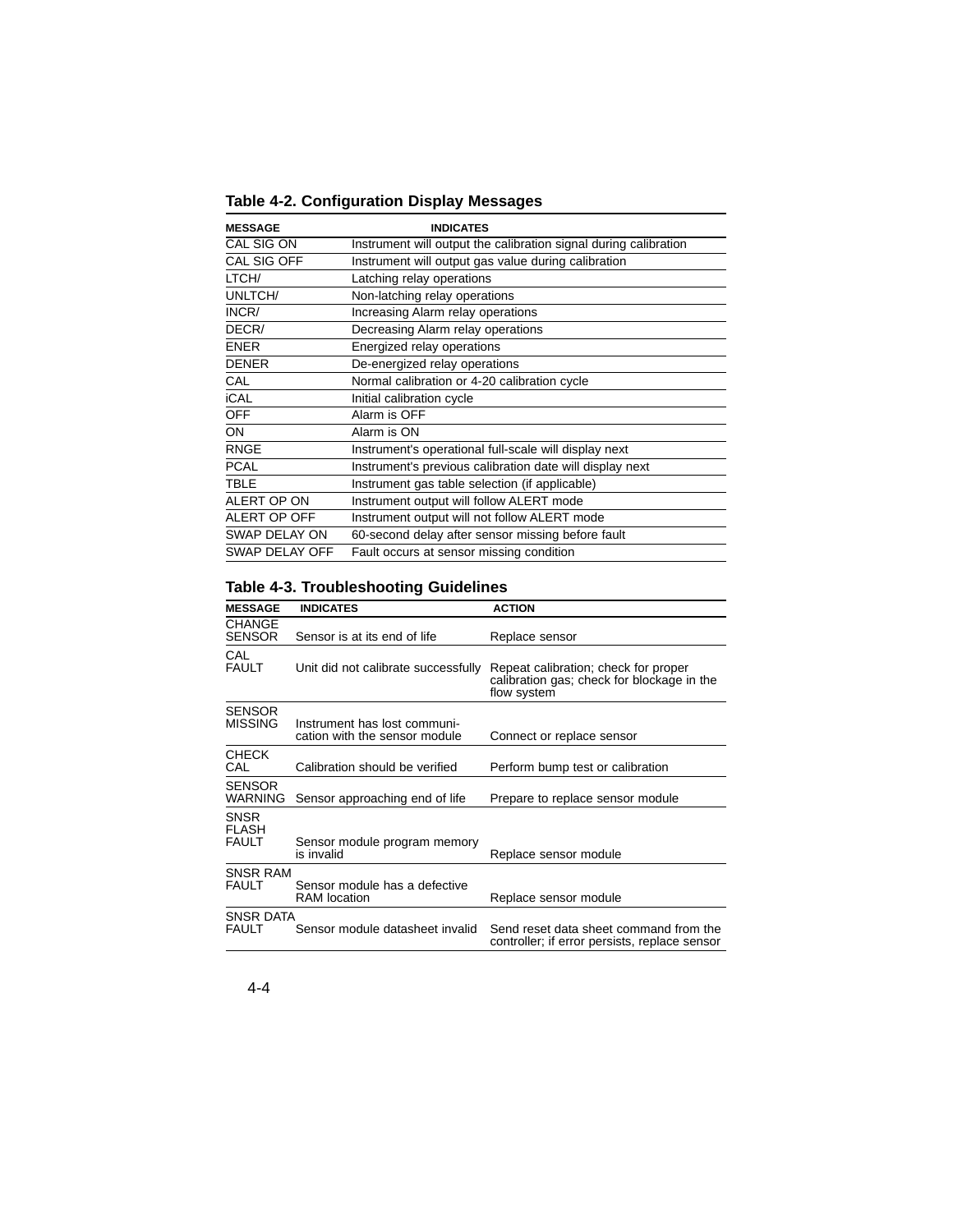| <b>MESSAGE</b>                              | <b>INDICATES</b>                                                               | <b>ACTION</b>                                                                                             |
|---------------------------------------------|--------------------------------------------------------------------------------|-----------------------------------------------------------------------------------------------------------|
| MN<br><b>SUPPLY</b><br><b>FAULT</b>         | Power supply on main PCBA<br>is out of range                                   | Check sensor wiring or<br>replace main pc board                                                           |
| MΝ<br><b>EEPROM</b><br><b>FAULT</b>         | EEPROM on the main PCBA<br>is invalid                                          | Replace main pc board                                                                                     |
| ΜN<br>FLASH<br><b>FAULT</b>                 | Program memory on the main<br>PCBA is invalid                                  | Replace main pc board                                                                                     |
| <b>MN RAM</b><br><b>FAULT</b>               | Defective RAM memory location<br>was found on the main PCBA                    | Replace main pc board                                                                                     |
| <b>INVALID</b><br>SENSOR                    | Attached sensor module is not<br>compatible with main instrument               | Replace with correct sensor type                                                                          |
| <b>CONFIG</b><br>RESET                      | Main EEPROM memory was<br>reset                                                | Use Controller to reset all configurations<br>(e.g., alarm levels, calibration signals ON<br>or OFF, etc) |
| <b>RELAY</b><br><b>FAULT</b>                | Error with the internal relays<br>has occurred                                 | Cycle power to unit or<br>replace main pc board                                                           |
| <b>SNSR</b><br><b>POWER</b><br><b>FAULT</b> | Power at the sensor module<br>is out of range                                  | Correct wiring error, replace main pc<br>board, or replace sensor module                                  |
| und                                         | Under-range condition - quick                                                  | Recalibrate or replace sensor                                                                             |
| Und                                         | Under-range condition - slow                                                   | Recalibrate or replace sensor                                                                             |
| +LOC                                        | Instrument is locked in<br>over-range condition                                | Recalibrate or reset sensor                                                                               |
| - SUPPLY<br><b>FAULT</b>                    | The negative supply sensor<br>module is out of range                           | Check wiring or replace sensor module                                                                     |
| PARAM<br><b>FAULT</b>                       | An operational parameter is out<br>of range or<br>sensor failed internal check | Restart; replace, if necessary                                                                            |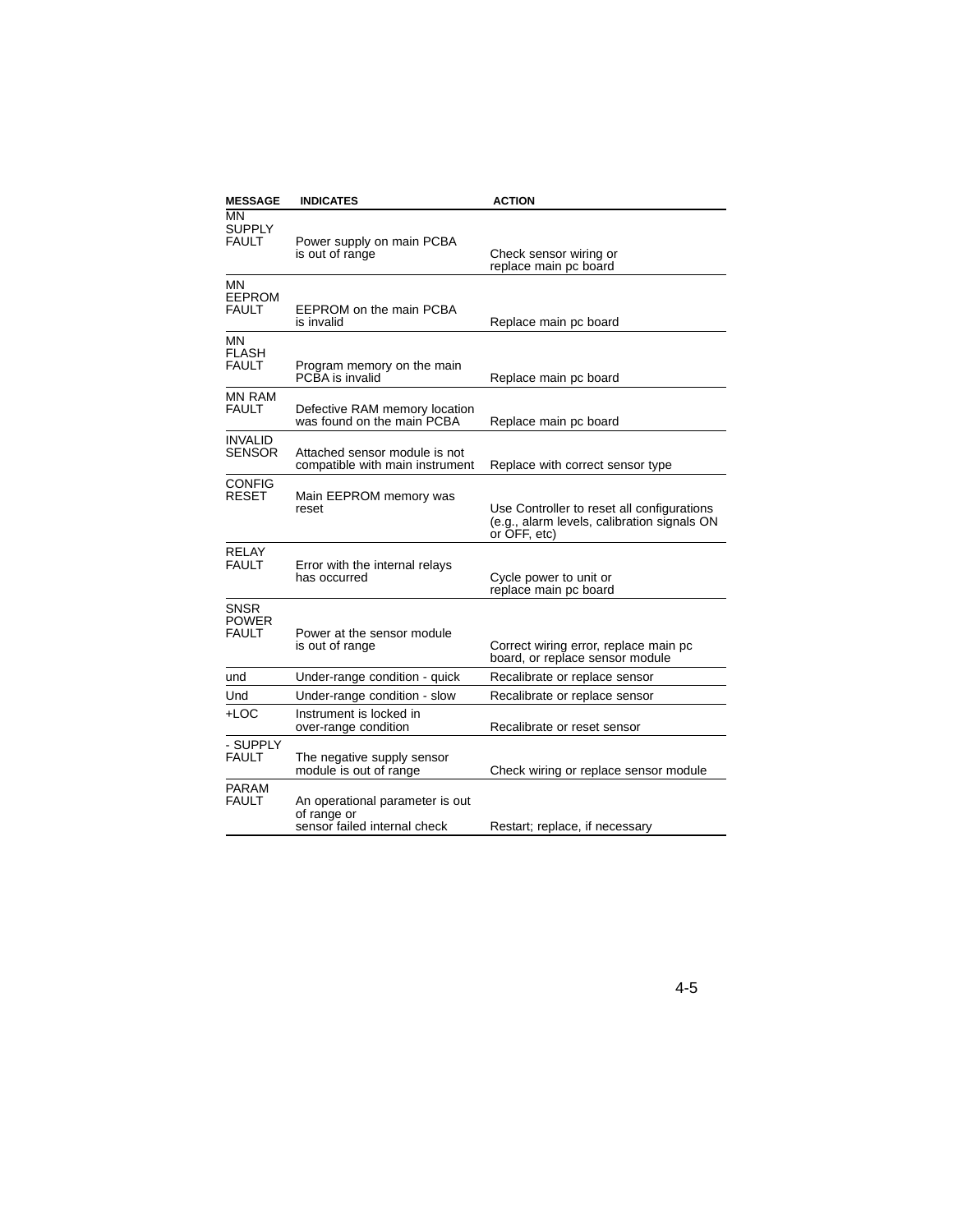### **Obtaining Replacement Parts**

See Table 4-4 for replacement sensor kits. To obtain a replacement sensor, address the order or inquiry to:

- **Mine Safety Appliances Company Instrument Division P.O. Box 427, Pittsburgh, PA 15230-0427**
- **or call, toll-free: 1-800-MSA-INST.**

#### **A** WARNING

**Use only genuine MSA replacement parts when performing any maintenance procedures provided in this manual. Failure to do so may seriously impair sensor performance. Repair or alteration of the Chillgard NH**3 **Gas Monitor, beyond the scope of these maintenance instructions or by anyone other than authorized MSA service personnel, could cause the product to fail to perform as designed and persons who rely on this product for their safety could sustain serious personal injury or death.**

#### **Table 4-1. Replacement Parts List**

| <b>PART</b>                    | <b>PART NO.</b> |
|--------------------------------|-----------------|
| AMMONIA, 1000 ppm, no heater   | 10066134        |
| AMMONIA, 1000 ppm, with heater | 10066135        |
| <b>SENSOR GUARD</b>            | 10065487        |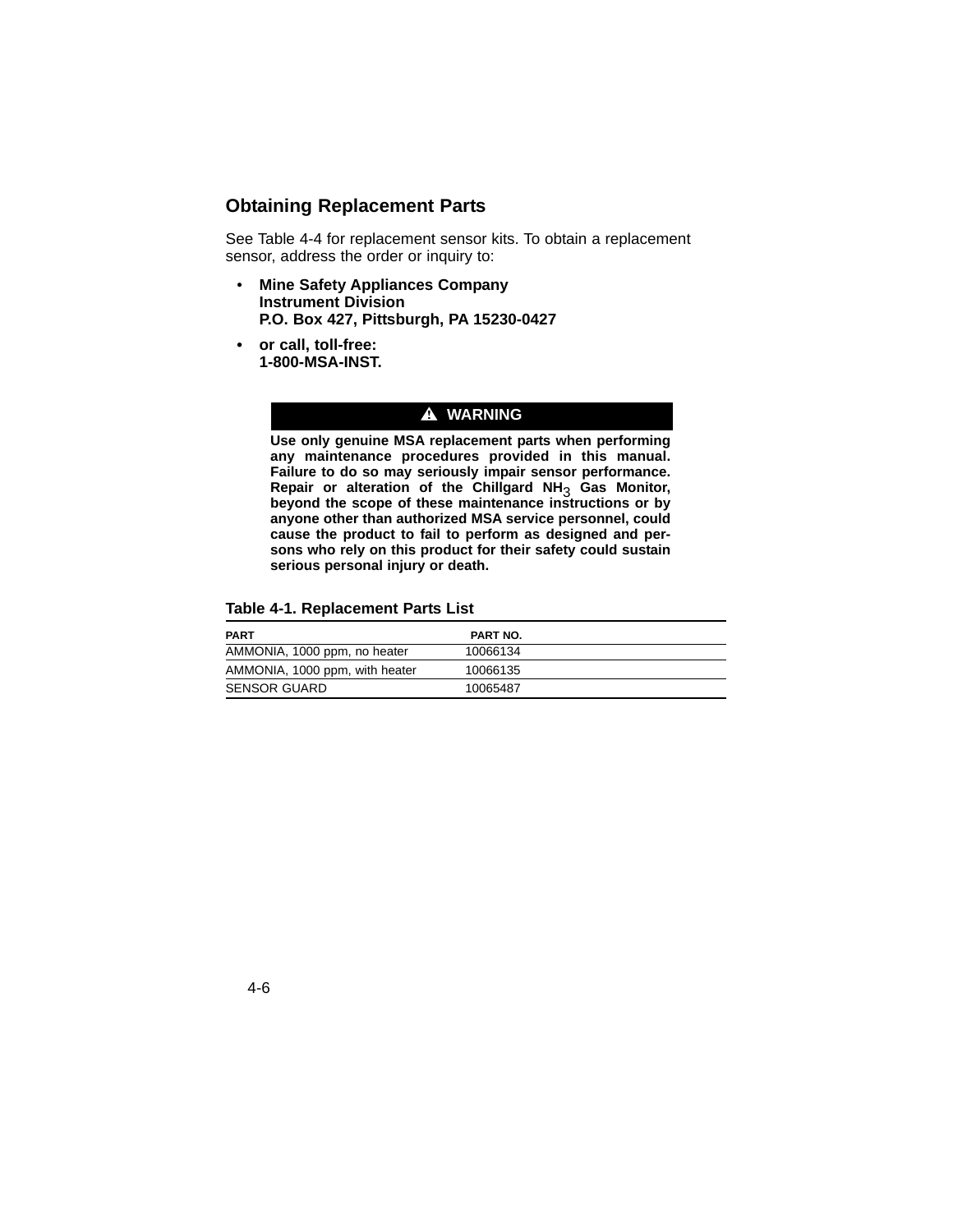# **Appendix A, Internal Relay Option**

## **General Information**

The internal relays are designed to enable Chillgard  $NH<sub>3</sub>$  Gas Monitors to control other equipment. There are four relays within the Chillgard NH<sub>3</sub> Gas Monitor's module:

- three alarm relays
- one fault relay.

Once configured, the relays activate when the Chillgard  $NH<sub>3</sub>$  Gas Monitor detects an alarm condition. Similarly, the fault relay deenergizes when a fault condition is detected.

• The internal relays will be within the read-out module.

The alarm relays are enabled in the non-latching, de-energized mode at the factory.

- To disable or configure the alarms, you need the Ultima Controller (P/N 809086).
- The fault relay is normally-energized so the relay de-activates into a fail-safe condition if a fault or power outage occurs. See "Fault Relay" later in this Appendix.

### A CAUTION

**To prevent false alarms in the following instances, alarms/relays are temporarily disabled:1) During the first minute from power-up 2) During calibration 3) For two minutes after calibration.**

### **Unpacking, Mounting and Wiring the Chillgard NH**3 **Gas Monitor with Internal Relays**

Unpack, mount and wire the Chillgard NH<sub>3</sub> Gas Monitor according to Chapter 1, "Set-up."All electrical connections to the Chillgard  $NH<sub>3</sub>$  Gas Monitor can be made via the clearly marked board-mounted connections.

• See FIGURE A-1 for Single module general-purpose Chillgard NH<sub>3</sub> Gas Monitors, respectively.

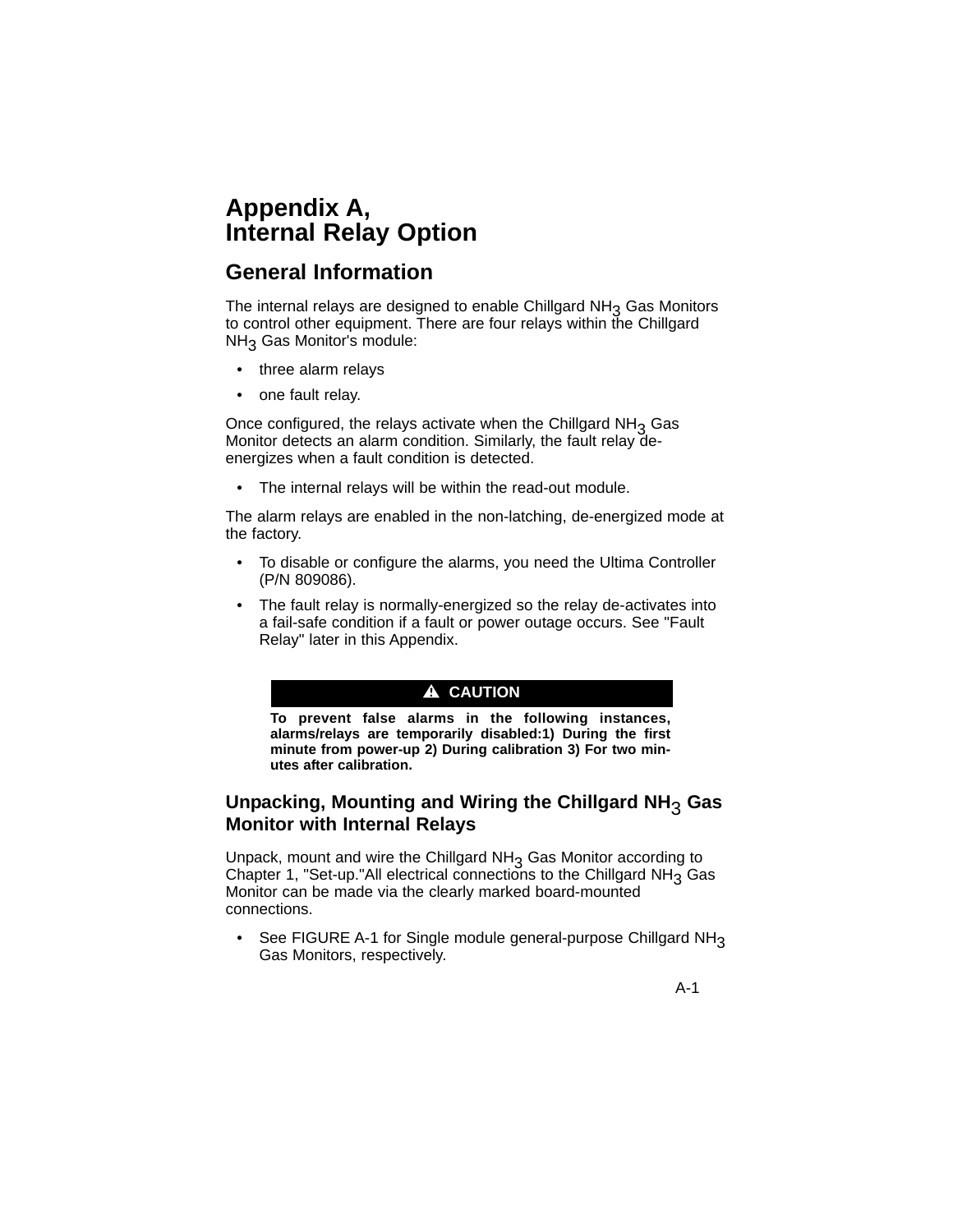

*Figure A-1. Sensor Module General-Purpose Chillgard NH3 Wiring*

- See Ultima Controller and Calibrator Manual (P/N 813379) for complete configuration information.
- NOTE: To avoid electrical noise problems, do not run AC lines from relays in the same conduit or cable tray as the DC Signal lines.
	- In all installations, twisted instrument-quality cable is recommended.
	- Shielded cable is recommended in situations where radio frequency interference (RFI), electro-magnetic interference (EMI) or other electrical noise sources exist or are anticipated.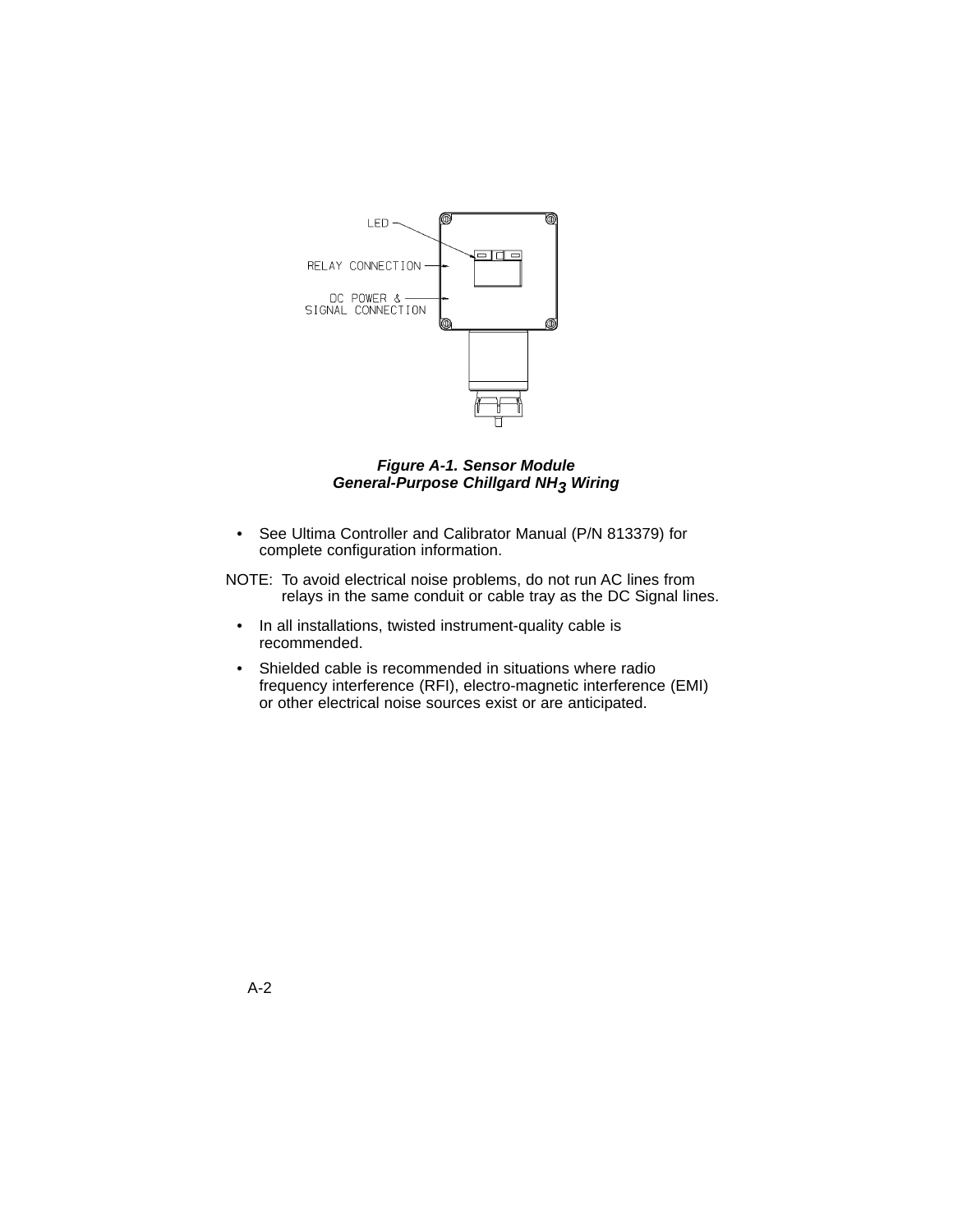# **Chillgard NH3 Gas Monitor Internal Relays**

### **Relay Specifications**

#### **Table A-1. Relay Specifications**

| <b>TEMPERATURE</b>                                        |                                                 |                                                                                              |
|-----------------------------------------------------------|-------------------------------------------------|----------------------------------------------------------------------------------------------|
| <b>RANGE</b>                                              |                                                 | $-40$ to $+60^{\circ}$ C (-40 to $+140^{\circ}$ F)                                           |
| <b>HUMIDITY</b>                                           |                                                 | 15 to 95% RH, non-condensing                                                                 |
| <b>RELAYS</b>                                             | <b>3 ALARMS</b>                                 | SPDT (Single pole, double throw)                                                             |
|                                                           | <b>FAULT</b> (normally-energized)               | SPDT (Single pole, double throw)                                                             |
| <b>RELAY</b><br><b>RATINGS</b>                            | AT 125 or 250 VOLTS AC.<br><b>NON-INDUCTIVE</b> | 5.0 Amps or 5 Amps @ 1/10 Hp                                                                 |
|                                                           | AT 30 VOLTS DC,<br><b>NON-INDUCTIVE</b>         | 5.0 Amps or 5 Amps @ 1/10 Hp                                                                 |
| <b>POWER</b><br><b>CONSUMPTION</b><br><b>(TOTAL UNIT)</b> |                                                 |                                                                                              |
| <b>WITH RELAYS)</b>                                       |                                                 | 7 VDC -<br>$(610 \text{ mA max})$<br>12 VDC (300 mA max)<br>24 VDC<br>$(200 \text{ mA max})$ |

#### **Alarm Relays**

There are three alarm relays and one fault relay in the Chillgard  $NH<sub>3</sub>$ Gas Monitors. The three alarm relays:

- Activate when the Monitor detects a gas concentration level that exceeds setpoints
	- Alarms 1, 2 and 3 generally default to 10%, 20% and 30% of the full-scale reading and are set when the gas reading is above these values.
	- These default setpoints can be changed or verified via the Chillgard  $NH<sub>3</sub>$  Controller.
		- See Ultima/Chillgard NH<sub>3</sub> Controller and Calibrator manual (P/N813379).
		- The Controller can also enable the latching alarm function.
- Are factory-set to a de-energized position.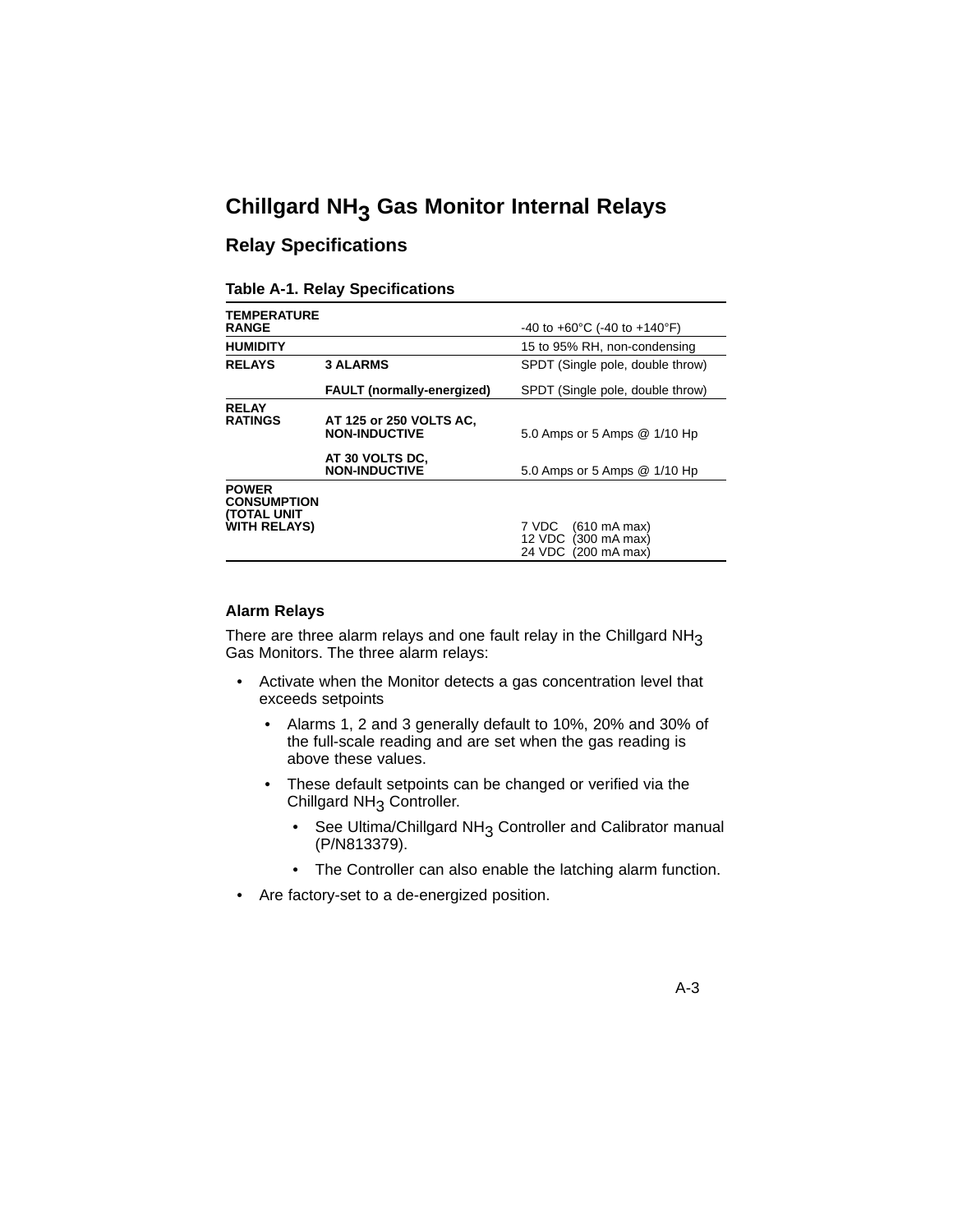- All relay connections have a normally-open set of contacts and a normally-closed set of contacts. These contacts are labeled as NCD (normally-closed, de-energized) or NCE (normallyclosed, energized).
- The units are shipped with alarm relays factory-set to the deenergized (non-alarm) position and the trouble relay set to the energized (non-fault) position.
- Upon activation, the relay contacts change state and remain changed for as long as:
	- The alarm condition exists within the Chillgard  $NH<sub>3</sub>$  Gas Monitor or
	- The latching mode is selected (see "Note on Resetting Latched alarms with Controller or Calibrator" in Chapter 2).
- These defaults can be changed or verified via the Ultima Controller.

### **Fault Relay or Trouble**

- It is a normally-energized, single-pole, double-throw (SPDT) relay.
- During normal operation, the relay contacts are normally closed (NC) and normally open (NO) as shown in FIGURE A-2.
- When a fault is detected or power is cut or turned OFF, these contacts change as follows:
	- normally closed contacts open
	- normally open contacts close.
- Provides an electrical path for fail-safe relay operation.In the event of any failure, including power loss, the relay will change to a fault condition

The Fault Relay can remain STEADY ON or PULSED. These two different modes can communicate different information to any PLC or DCS connected to the fault relay:

#### • **Fault Relay STEADY ON indicates:**

- Chillgard NH<sub>3</sub> sensor is not connected properly or
- Chillgard  $NH<sub>3</sub>$  Gas Monitor internal fault or
- An inoperative relay.
- A-4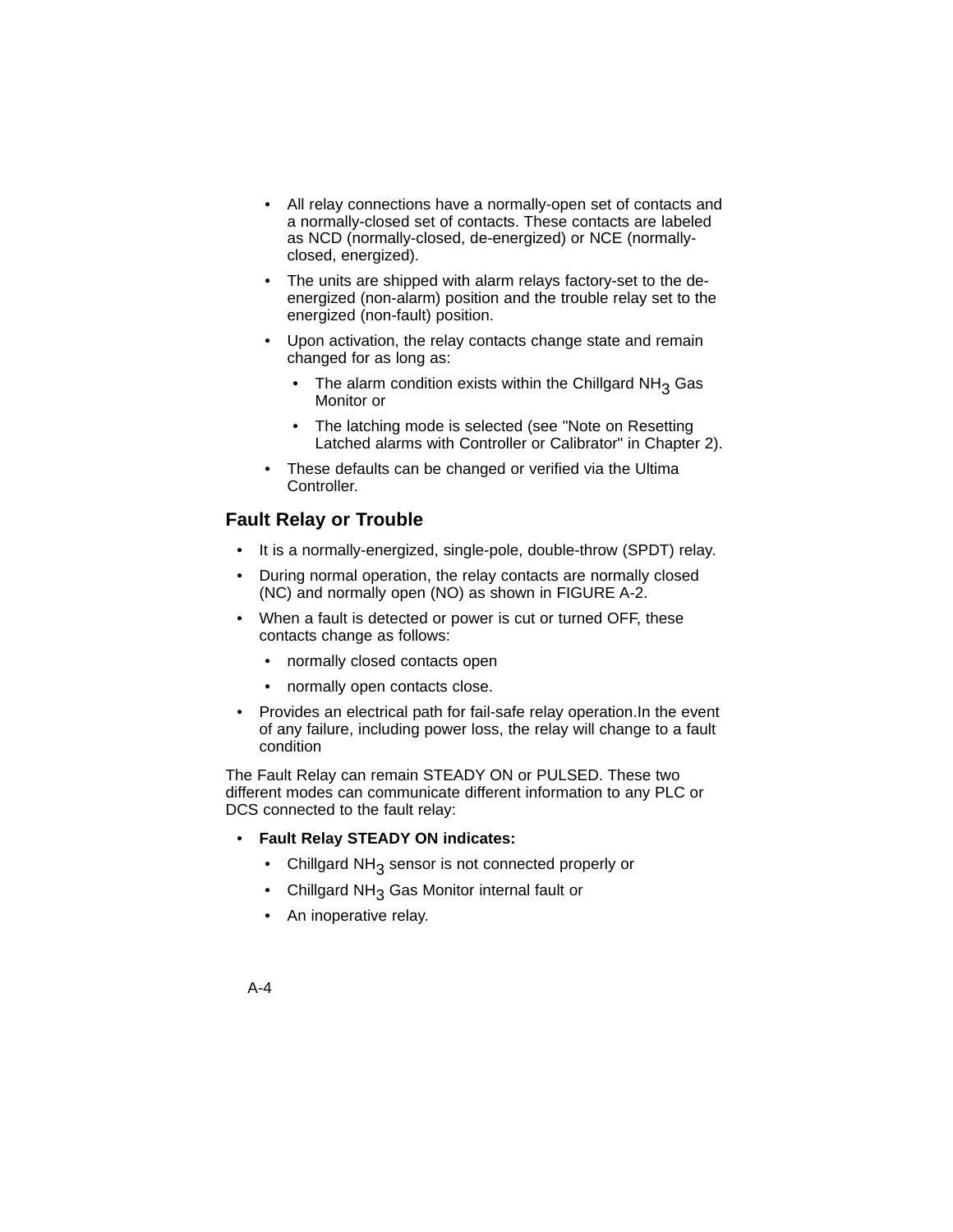- **Fault Relay PULSED (once per minute) indicates:**
	- Improper calibration of the Chillgard NH<sub>3</sub> Gas Monitor or
	- Chillgard NH<sub>3</sub> Gas Monitor CHECK CAL or CAL FAULT displayed.

# **Relay Connections**

All electrical connections to internal relays can be made directly on the pc board (see FIGURE A-2).



*Figure A-2. Relay Contacts*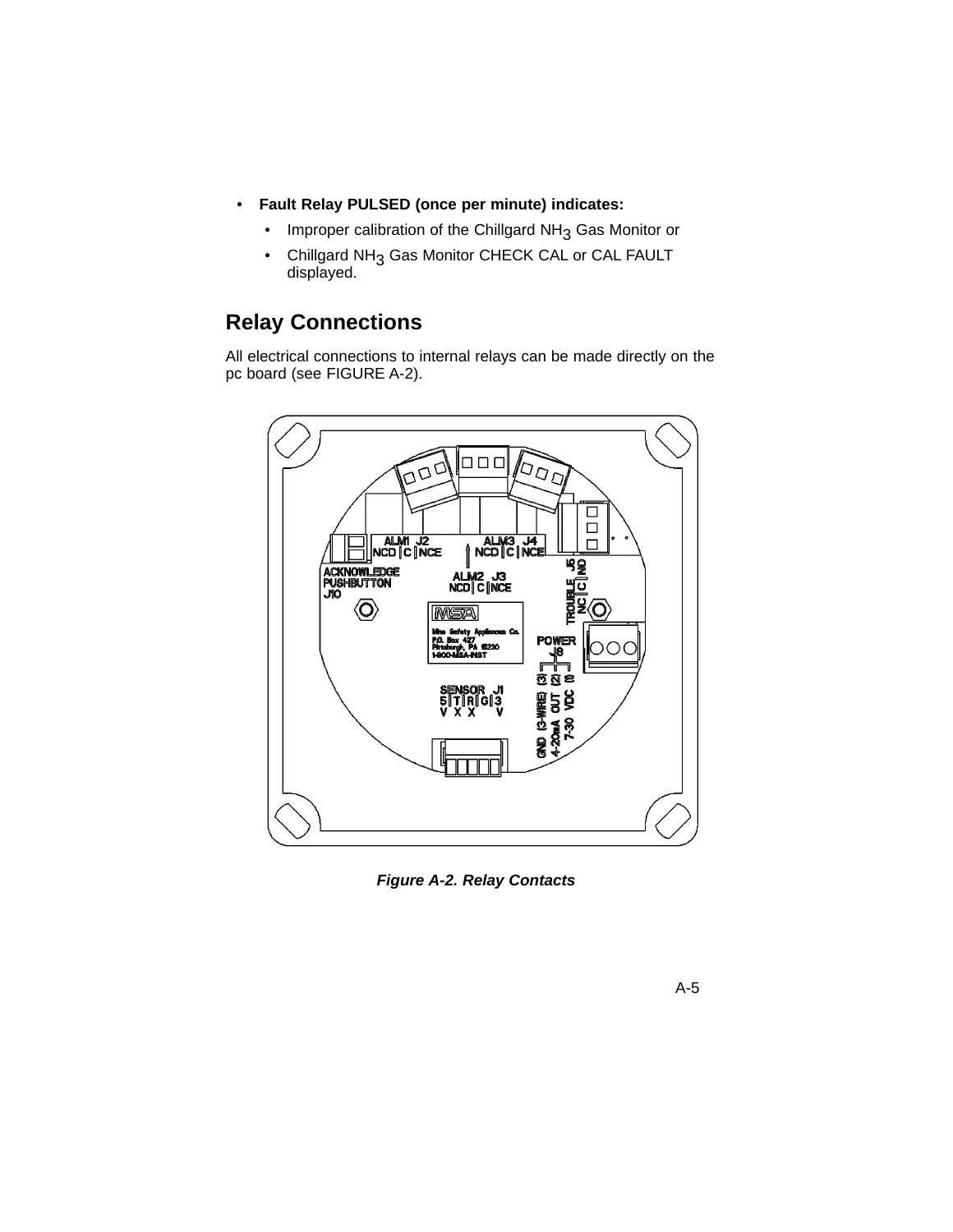If you are connecting the relays to motors, fluorescent lighting or other inductive loads, it is necessary to suppress any sparks or inductive feedback that may occur at the relay contact. These effects may render the unit inoperative. One way to reduce these effects is to install a \*Quencharc® across the load being switched. This device is available from MSA as P/N 630413.

### **A** WARNING

**Before wiring the Chillgard NH3 Gas Monitors, disconnect power source supplying the monitor; otherwise, electrical shock could occur.**

- The Chillgard NH<sub>3</sub> Gas Monitor must be disassembled for relay wiring
- The following procedure must be performed:
- 1. Remove the Chillgard  $NH<sub>3</sub>$  Gas Monitor cover.
- 2. Pull on the wiring plugs to disconnect the connectors on the exposed board.

NOTE: Observe connector locations for later re-insertion.

- 3. Route customer-supplied cable into the enclosure and connect to the appropriate wiring plugs.
- 4. Identify each conductor of the cable to enable proper connection at the control equipment.
- 5. If installing a RESET push-button:
	- a. Route a two-conductor cable to terminal block J10 (FIGURE A-3).
		- Route this cable with DC power to avoid noise interference from relay wiring.